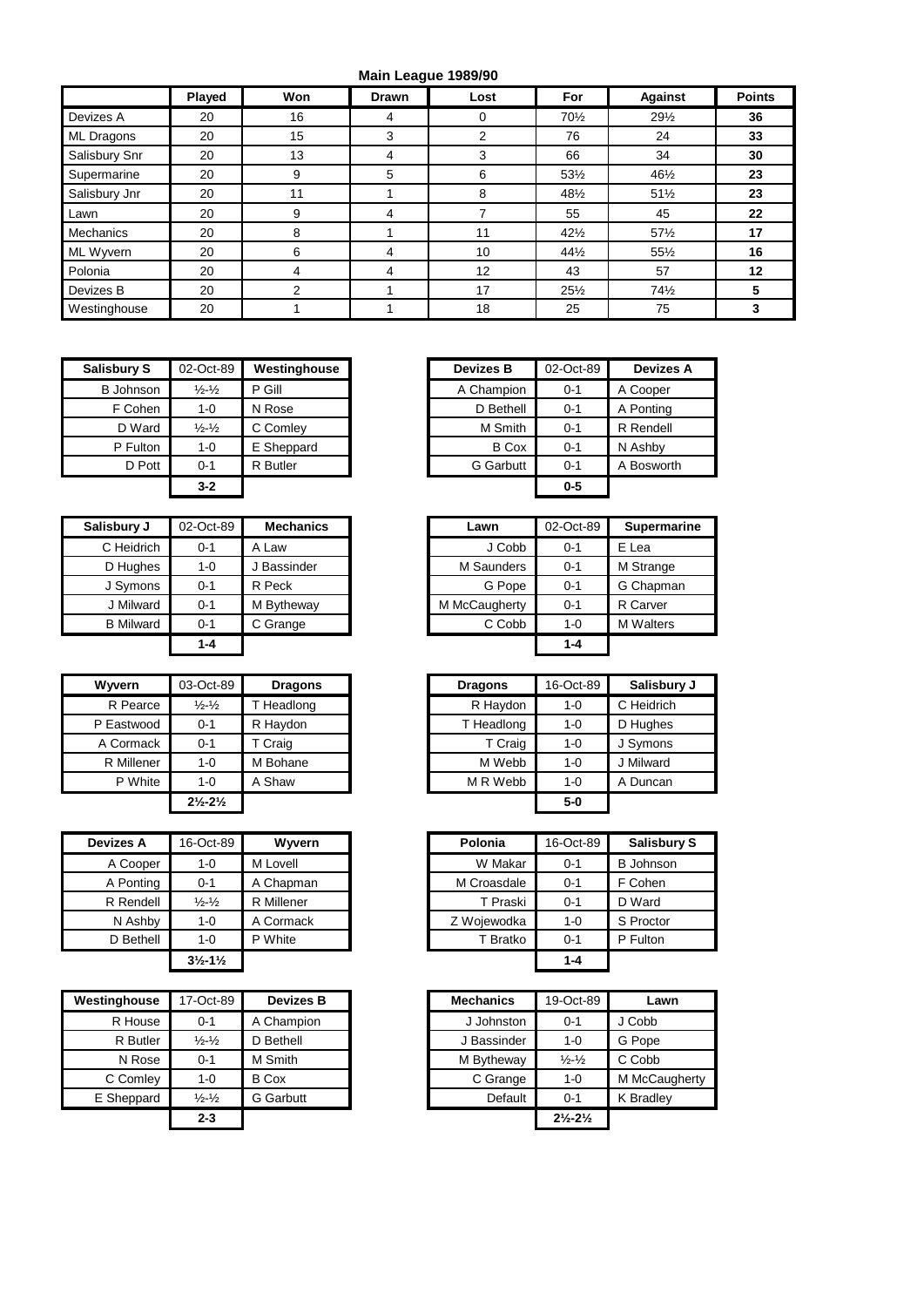| <b>Devizes B</b> | 23-Oct-89                     | Polonia     | Salisbury J | 23-Oct-89 | <b>Devize</b> |
|------------------|-------------------------------|-------------|-------------|-----------|---------------|
| A Champion       | $0 - 1$                       | W Makar     | C Heidrich  | $0 - 1$   | A Cooper      |
| D Bethell        | $\frac{1}{2} - \frac{1}{2}$   | M Croasdale | D Hughes    | $1 - 0$   | R Rendel      |
| M Smith          | $1 - 0$                       | T Praski    | J Symons    | $0 - 1$   | N Ashby       |
| <b>B</b> Cox     | $0 - 1$                       | T Kirwin    | J Milward   | $1 - 0$   | M Smith       |
| G Garbutt        | $0 - 1$                       | Bratko      | A Duncan    | $0 - 1$   | G Ashby       |
|                  | $1\frac{1}{2} - 3\frac{1}{2}$ |             |             | $2 - 3$   |               |

| Lawn          | 23-Oct-89 | <b>Dragons</b> | <b>Supermarine</b> | 24-Oct-89 | Mec     |
|---------------|-----------|----------------|--------------------|-----------|---------|
| M Saunders    | $0 - 1$   | T Craig        | E Lea              | $0 - 1$   | M Byth  |
| J Cobb        | $0 - 1$   | R Haydon       | M Strange          | $1 - 0$   | J Bass  |
| D Strutt      | $0 - 1$   | T Headlong     | R Carver           | $0 - 1$   | C Gran  |
| M McCaugherty | $0 - 1$   | M Webb         | <b>M</b> Walters   | $1 - 0$   | Default |
| C Cobb        | $1 - 0$   | M R Webb       | G Chapman          | $1 - 0$   | Default |
|               | 1-4       |                |                    | $3 - 2$   |         |

| <b>Wyvern</b> | 24-Oct-89 | Westinghouse | <b>Devizes A</b> | 06-Nov-89                     |
|---------------|-----------|--------------|------------------|-------------------------------|
| A Chapman     | $1 - 0$   | M Flanagan   | A Cooper         | $0 - 1$                       |
| R Millener    | $1 - 0$   | H Light      | A Ponting        | 1-0                           |
| M Lovell      | $1 - 0$   | C Comley     | R Rendell        | $1 - 0$                       |
| A Cormack     | $1 - 0$   | Watson       | N Ashby          | $\frac{1}{2}$ $\frac{1}{2}$   |
| P White       | $0 - 1$   | D Auld       | A Bosworth       | $0 - 1$                       |
|               | $4 - 1$   |              |                  | $2\frac{1}{2} - 2\frac{1}{2}$ |

| Westinghouse | 06-Nov-89                     | Salisbury J      | <b>Salisbury S</b> | 06-Nov-89 | <b>Devizes B</b> |
|--------------|-------------------------------|------------------|--------------------|-----------|------------------|
| R Butler     | $\frac{1}{2} - \frac{1}{2}$   | C Heidrich       | R Lynn             | 1-0       | A Champion       |
| N Rose       | $\frac{1}{2}$ - $\frac{1}{2}$ | D Hughes         | <b>B</b> Johnson   | 1-0       | D Bethell        |
| C Comley     | $0 - 1$                       | J Symons         | D Ward             | $1 - 0$   | M Smith          |
| J Watson     | $0 - 1$                       | J Milward        | P Fulton           | 1-0       | <b>B</b> Cox     |
| M Flanagan   | $1 - 0$                       | <b>B</b> Milward | D Pott             | 1-0       | <b>G</b> Garbutt |
|              | $2 - 3$                       |                  |                    | $5-0$     |                  |

| <b>Dragons</b> | 07-Nov-89                      | <b>Supermarine</b> | Polonia     | 10-Nov-89                   | Wyvern            |
|----------------|--------------------------------|--------------------|-------------|-----------------------------|-------------------|
| R Haydon       | 1-0                            | E Lea              | W Makar     | $0 - 1$                     | A Chapman         |
| T Craig        | 1-0                            | G Chapman          | M Croasdale | $0 - 1$                     | P Eastwood        |
| T Headlong     | 1-0                            | R Carver           | T Kirwin    | $\frac{1}{2} - \frac{1}{2}$ | <b>R</b> Millener |
| M Webb         | $\frac{1}{2} - \frac{1}{2}$    | H Brown            | Z Wojewodka | $\frac{1}{2} - \frac{1}{2}$ | A Cormack         |
| M Bohane       | 1-0                            | Dabner             | J Aston     | $1 - 0$                     | H Bahia           |
|                | $4\frac{1}{2}$ - $\frac{1}{2}$ |                    |             | $2 - 3$                     |                   |

| Wyvern     | 13-Nov-89                     | <b>Salisbury S</b> | Salisbury J      | 13-Nov-89                     | Polo     |
|------------|-------------------------------|--------------------|------------------|-------------------------------|----------|
| D O'Byrne  | $0 - 1$                       | <b>B</b> Johnson   | C Heidrich       | $1 - 0$                       | J Aston  |
| A Chapman  | $1 - 0$                       | D Ward             | D Hughes         | $\frac{1}{2} - \frac{1}{2}$   | W Makar  |
| A Cormack  | $\frac{1}{2}$ - $\frac{1}{2}$ | S Proctor          | J Milward        | $1 - 0$                       | Z Wojew  |
| R Millener | $1 - 0$                       | P Fulton           | <b>B</b> Milward | $0 - 1$                       | T Bratko |
| T Chard    | $0 - 1$                       | D Pott             | J Petty          | $1 - 0$                       | R Pawla  |
|            | $2\frac{1}{2} - 2\frac{1}{2}$ |                    |                  | $3\frac{1}{2} - 1\frac{1}{2}$ |          |

| Lawn       | 13-Nov-89                      | Westinghouse | <b>Supermarine</b> | 14-Nov-89                     |          |
|------------|--------------------------------|--------------|--------------------|-------------------------------|----------|
| J Bourne   | $1 - 0$                        | R Butler     | E Lea              | $\frac{1}{2} - \frac{1}{2}$   | A Coope  |
| J Cobb     | $1 - 0$                        | M Flanagan   | G Chapman          | $\frac{1}{2}$ - $\frac{1}{2}$ | A Pontin |
| M Saunders | $1 - 0$                        | N Rose       | H Brown            | $1 - 0$                       | N Ashby  |
| C Cobb     | $1 - 0$                        | C Comley     | <b>M</b> Walters   | $0 - 1$                       | A Boswo  |
| K Bradley  | $\frac{1}{2}$ - $\frac{1}{2}$  | E Sheppard   | Default            | $0 - 1$                       | R Rende  |
|            | $4\frac{1}{2}$ - $\frac{1}{2}$ |              |                    | $2 - 3$                       |          |
|            |                                |              |                    |                               |          |

| Devizes B    | 23-Oct-89                     | Polonia     | Salisbury J | 23-Oct-89 | <b>Devizes A</b> |
|--------------|-------------------------------|-------------|-------------|-----------|------------------|
| A Champion   | $0 - 1$                       | W Makar     | C Heidrich  | $0 - 1$   | A Cooper         |
| D Bethell    | $\frac{1}{2} - \frac{1}{2}$   | M Croasdale | D Hughes    | $1 - 0$   | R Rendell        |
| M Smith      | $1 - 0$                       | T Praski    | J Symons    | $0 - 1$   | N Ashby          |
| <b>B</b> Cox | $0 - 1$                       | T Kirwin    | J Milward   | $1 - 0$   | M Smith          |
| G Garbutt    | $0 - 1$                       | Bratko      | A Duncan    | $0 - 1$   | G Ashby          |
|              | $1\frac{1}{2} - 3\frac{1}{2}$ |             |             | $2 - 3$   |                  |

| Lawn               | 23-Oct-89 | <b>Dragons</b> |
|--------------------|-----------|----------------|
| M Saunders         | $0 - 1$   | T Craig        |
| J Cobb             | $0 - 1$   | R Haydon       |
| D Strutt           | $0 - 1$   | Headlong       |
| <b>IcCaugherty</b> | $0 - 1$   | M Webb         |
| C Cobb             | 1-0       | M R Webb       |
|                    | 1-4       |                |

| 24-Oct-89 | Westinghouse | <b>Devizes A</b> | 06-Nov-89                     | Lawn              |
|-----------|--------------|------------------|-------------------------------|-------------------|
| 1-0       | M Flanagan   | A Cooper         | $0 - 1$                       | J Bourne          |
| $1 - 0$   | H Light      | A Ponting        | $1 - 0$                       | J Cobb            |
| $1 - 0$   | C Comley     | R Rendell        | $1 - 0$                       | <b>M</b> Saunders |
| $1 - 0$   | J Watson     | N Ashby          | $\frac{1}{2} - \frac{1}{2}$   | C Cobb            |
| $0 - 1$   | D Auld       | A Bosworth       | $0 - 1$                       | M McCaugherty     |
| $4 - 1$   |              |                  | $2\frac{1}{2} - 2\frac{1}{2}$ |                   |
|           |              |                  |                               |                   |

| ghouse   | 06-Nov-89                   | Salisbury J      | <b>Salisbury S</b> | 06-Nov-89 | <b>Devizes B</b> |
|----------|-----------------------------|------------------|--------------------|-----------|------------------|
| R Butler | $\frac{1}{2} - \frac{1}{2}$ | C Heidrich       | R Lynn             | $1 - 0$   | A Champion       |
| N Rose   | $\frac{1}{2} - \frac{1}{2}$ | D Hughes         | <b>B</b> Johnson   | $1 - 0$   | D Bethell        |
| Comley   | $0 - 1$                     | J Symons         | D Ward             | $1 - 0$   | M Smith          |
| Watson   | $0 - 1$                     | J Milward        | P Fulton           | $1 - 0$   | <b>B</b> Cox     |
| lanagan  | $1 - 0$                     | <b>B</b> Milward | D Pott             | $1 - 0$   | <b>G</b> Garbutt |
|          | $2 - 3$                     |                  |                    | $5-0$     |                  |
|          |                             |                  |                    |           |                  |

| agons    | 07-Nov-89                      | <b>Supermarine</b> | Polonia     | 10-Nov-89                   | Wyvern     |
|----------|--------------------------------|--------------------|-------------|-----------------------------|------------|
| R Haydon | 1-0                            | E Lea              | W Makar     | $0 - 1$                     | A Chapman  |
| T Craig  | $1 - 0$                        | G Chapman          | M Croasdale | $0 - 1$                     | P Eastwood |
| Headlong | $1 - 0$                        | R Carver           | T Kirwin    | $\frac{1}{2} - \frac{1}{2}$ | R Millener |
| M Webb   | $\frac{1}{2} - \frac{1}{2}$    | Brown<br>н         | Z Wojewodka | $\frac{1}{2} - \frac{1}{2}$ | A Cormack  |
| M Bohane | $1 - 0$                        | Dabner             | J Aston     | 1-0                         | H Bahia    |
|          | $4\frac{1}{2}$ - $\frac{1}{2}$ |                    |             | $2 - 3$                     |            |

| Wyvern     | 13-Nov-89                     | <b>Salisbury S</b> |
|------------|-------------------------------|--------------------|
| D O'Byrne  | $0 - 1$                       | <b>B</b> Johnson   |
| A Chapman  | $1 - 0$                       | D Ward             |
| A Cormack  | $\frac{1}{2} - \frac{1}{2}$   | S Proctor          |
| R Millener | $1 - 0$                       | P Fulton           |
| T Chard    | $0 - 1$                       | D Pott             |
|            | $2\frac{1}{2} - 2\frac{1}{2}$ |                    |

| Lawn       | 13-Nov-89                      | Westinghouse | <b>Supermarine</b> | 14-Nov-89                   | <b>Devizes A</b> |
|------------|--------------------------------|--------------|--------------------|-----------------------------|------------------|
| J Bourne   | $1 - 0$                        | R Butler     | E Lea              | $\frac{1}{2} - \frac{1}{2}$ | A Cooper         |
| J Cobb     | $1 - 0$                        | M Flanagan   | G Chapman          | $\frac{1}{2} - \frac{1}{2}$ | A Ponting        |
| 1 Saunders | $1 - 0$                        | N Rose       | H Brown            | $1 - 0$                     | N Ashby          |
| C Cobb     | $1 - 0$                        | C Comley     | <b>M</b> Walters   | $0 - 1$                     | A Bosworth       |
| K Bradley  | $\frac{1}{2}$ - $\frac{1}{2}$  | E Sheppard   | Default            | $0 - 1$                     | R Rendell        |
|            | $4\frac{1}{2}$ - $\frac{1}{2}$ |              |                    | $2 - 3$                     |                  |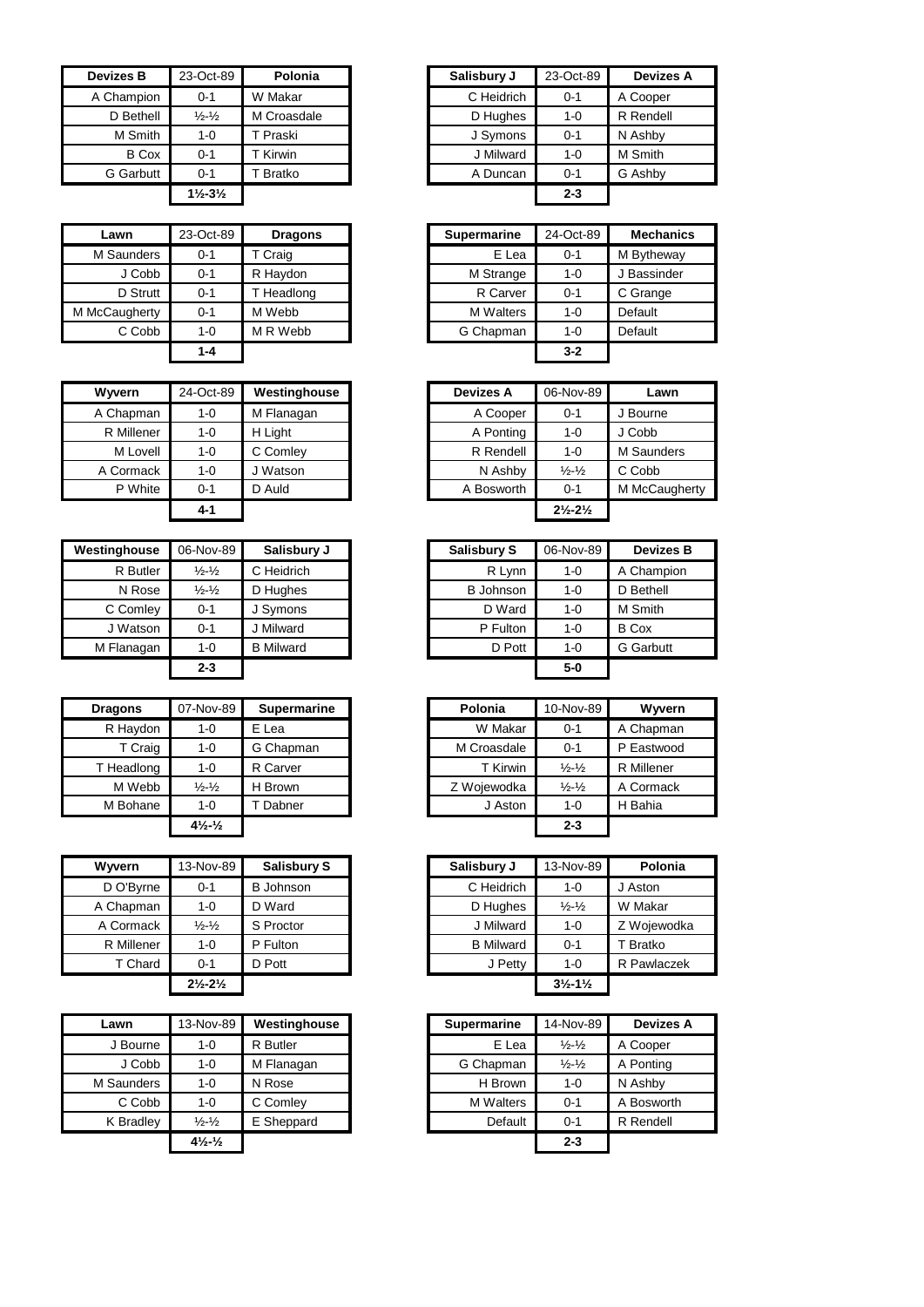| <b>Mechanics</b> | 16-Nov-89 | <b>Dragons</b> |
|------------------|-----------|----------------|
| J Bassinder      | $1 - 0$   | R Haydon       |
| R Peck           | $1 - 0$   | M Webb         |
| I Jones          | $1 - 0$   | M Bohane       |
| C Grange         | $1 - 0$   | M Lovell       |
| Default          | $0 - 1$   | P Eastwood     |
|                  | 4-1       |                |

| <b>Salisbury S</b> | 20-Nov-89                      | Salisbury J      | <b>Devizes B</b> | 20-Nov-89                   | Wyvern            |
|--------------------|--------------------------------|------------------|------------------|-----------------------------|-------------------|
| <b>B</b> Johnson   | $\frac{1}{2} - \frac{1}{2}$    | C Heidrich       | A Champion       | $\frac{1}{2} - \frac{1}{2}$ | A Chapman         |
| F Cohen            | $1 - 0$                        | D Hughes         | D Bethell        | $1 - 0$                     | <b>R</b> Millener |
| D Ward             | $1 - 0$                        | J Symons         | M Smith          | $\frac{1}{2} - \frac{1}{2}$ | M Lovell          |
| P Fulton           | 1-0                            | <b>B</b> Milward | <b>B</b> Cox     | $1 - 0$                     | S Chadfield       |
| D Pott             | $1 - 0$                        | A Duncan         | <b>G</b> Garbutt | $1 - 0$                     | Default           |
|                    | $4\frac{1}{2}$ - $\frac{1}{2}$ |                  |                  | $4 - 1$                     |                   |

| Westinghouse | 21-Nov-89                     | <b>Supermarine</b> | Polonia     | 24-Nov-89                     |
|--------------|-------------------------------|--------------------|-------------|-------------------------------|
| R House      | $1 - 0$                       | E Lea              | W Makar     | $0 - 1$                       |
| R Butler     | $0 - 1$                       | M Strange          | M Croasdale | 1-0                           |
| M Flanagan   | $\frac{1}{2}$ - $\frac{1}{2}$ | G Chapman          | J Aston     | $\frac{1}{2} - \frac{1}{2}$   |
| D Auld       | $0 - 1$                       | R Carver           | Z Wojewodka | $0 - 1$                       |
| C Comley     | $0 - 1$                       | <b>M</b> Walters   | T Bratko    | $1 - 0$                       |
|              | $1\frac{1}{2} - 3\frac{1}{2}$ |                    |             | $2\frac{1}{2} - 2\frac{1}{2}$ |

| Salisbury J      | 04-Dec-89                     | <b>Devizes B</b> | Lawn          | 04-Dec-89                     |
|------------------|-------------------------------|------------------|---------------|-------------------------------|
| C Heidrich       | $\frac{1}{2} - \frac{1}{2}$   | A Champion       | J Cobb        | $0 - 1$                       |
| D Hughes         | $1 - 0$                       | D Bethell        | M Saunders    | $0 - 1$                       |
| J Milward        | $1 - 0$                       | <b>B</b> Cox     | M McCaugherty | $0 - 1$                       |
| A Duncan         | $0 - 1$                       | <b>G</b> Garbutt | C Cobb        | $1 - 0$                       |
| <b>B</b> Milward | $1 - 0$                       | G Patching       | K Bradley     | $\frac{1}{2} - \frac{1}{2}$   |
|                  | $3\frac{1}{2} - 1\frac{1}{2}$ |                  |               | $1\frac{1}{2} - 3\frac{1}{2}$ |

| <b>Dragons</b> | 05-Dec-89                     | <b>Devizes A</b> | <b>Supermarine</b> | 05-Dec-89                     | Polonia     |
|----------------|-------------------------------|------------------|--------------------|-------------------------------|-------------|
| R Haydon       | $\frac{1}{2} - \frac{1}{2}$   | A Cooper         | E Lea              | $1 - 0$                       | M Croasdale |
| T Craig        | $1 - 0$                       | R Rendell        | G Chapman          | $1 - 0$                       | W Makar     |
| T Headlong     | $0 - 1$                       | N Ashby          | H Brown            | $\frac{1}{2} - \frac{1}{2}$   | J Aston     |
| M Webb         | $1 - 0$                       | A Champion       | T Dabner           | $0 - 1$                       | Z Woiewodk  |
| M Bohane       | $0 - 1$                       | A Bosworth       | Default            | $0 - 1$                       | T Bratko    |
|                | $2\frac{1}{2} - 2\frac{1}{2}$ |                  |                    | $2\frac{1}{2} - 2\frac{1}{2}$ |             |

| <b>Mechanics</b> | 07-Dec-89 | Westinghouse | <b>Salisbury S</b> | 11-Dec-89 | Superm   |
|------------------|-----------|--------------|--------------------|-----------|----------|
| R Peck           | 1-0       | P Gill       | D Ward             | $0 - 1$   | E Lea    |
| Jones            | $1 - 0$   | R Butler     | F Cohen            | $0 - 1$   | G Chapm  |
| M Morton         | $1 - 0$   | C Comley     | P Fulton           | $1 - 0$   | Default  |
| C Grange         | $1 - 0$   | E Sheppard   | N Stuart           | $1 - 0$   | Г Dabner |
| <b>B</b> Wilkins | $1 - 0$   | Default      | D Pott             | $1 - 0$   | Default  |
|                  | $5-0$     |              |                    | $3 - 2$   |          |

| <b>Devizes B</b> | 11-Dec-89 | Lawn          |
|------------------|-----------|---------------|
| A Champion       | $0 - 1$   | Bourne        |
| M Smith          | $0 - 1$   | J Cobb        |
| <b>B</b> Cox     | $0 - 1$   | M Saunders    |
| P Smith          | $0 - 1$   | C Cobb        |
| G Patching       | $0 - 1$   | M McCaugherty |
|                  | $0-5$     |               |
|                  |           |               |

| Mechanics   | 16-Nov-89 | <b>Dragons</b> | <b>Devizes A</b> | 20-Nov-89                     | <b>Mechanics</b> |
|-------------|-----------|----------------|------------------|-------------------------------|------------------|
| J Bassinder | 1-0       | R Haydon       | A Cooper         | $\frac{1}{2} - \frac{1}{2}$   | J Bassinder      |
| R Peck      | $1 - 0$   | M Webb         | A Ponting        | $1 - 0$                       | R Peck           |
| Jones       | $1 - 0$   | M Bohane       | R Rendell        | $0 - 1$                       | M Bytheway       |
| C Grange    | $1 - 0$   | M Lovell       | N Ashby          | $1 - 0$                       | C Grange         |
| Default     | $0 - 1$   | P Eastwood     | A Bosworth       | $1 - 0$                       | J Chisholm       |
|             | $4 - 1$   |                |                  | $3\frac{1}{2} - 1\frac{1}{2}$ |                  |

|                                             | Salisbury J      |
|---------------------------------------------|------------------|
| $\frac{1}{2} - \frac{1}{2}$                 | C Heidrich       |
| $1 - 0$                                     | D Hughes         |
| $1 - 0$                                     | J Symons         |
| $1 - 0$                                     | <b>B</b> Milward |
| $1 - 0$                                     | A Duncan         |
| $4\frac{1}{2}$ <sup>-1</sup> / <sub>2</sub> |                  |
|                                             | 20-Nov-89        |

| stinghouse | 21-Nov-89                     | Supermarine      | Polonia     | 24-Nov-89                     | Lawn          |
|------------|-------------------------------|------------------|-------------|-------------------------------|---------------|
| R House    | 1-0                           | E Lea            | W Makar     | $0 - 1$                       | J Bourne      |
| R Butler   | $0 - 1$                       | M Strange        | M Croasdale | 1-0                           | J Cobb        |
| M Flanagan | $\frac{1}{2} - \frac{1}{2}$   | G Chapman        | J Aston     | $\frac{1}{2} - \frac{1}{2}$   | M Saunders    |
| D Auld     | $0 - 1$                       | R Carver         | Z Wojewodka | $0 - 1$                       | M McCaugherty |
| C Comley   | $0 - 1$                       | <b>M</b> Walters | T Bratko    | 1-0                           | C Cobb        |
|            | $1\frac{1}{2} - 3\frac{1}{2}$ |                  |             | $2\frac{1}{2} - 2\frac{1}{2}$ |               |

| Salisbury J      | 04-Dec-89                     | <b>Devizes B</b> | Lawn          | 04-Dec-89                     | <b>Salisbury S</b> |
|------------------|-------------------------------|------------------|---------------|-------------------------------|--------------------|
| C Heidrich       | $\frac{1}{2} - \frac{1}{2}$   | A Champion       | J Cobb        | $0 - 1$                       | <b>B</b> Johnson   |
| D Hughes         | $1 - 0$                       | D Bethell        | M Saunders    | $0 - 1$                       | F Cohen            |
| J Milward        | $1 - 0$                       | <b>B</b> Cox     | M McCaugherty | $0 - 1$                       | D Ward             |
| A Duncan         | $0 - 1$                       | <b>G</b> Garbutt | C Cobb        | $1 - 0$                       | P Fulton           |
| <b>B</b> Milward | $1 - 0$                       | G Patching       | K Bradley     | $\frac{1}{2} - \frac{1}{2}$   | R Wardell          |
|                  | $3\frac{1}{2} - 1\frac{1}{2}$ |                  |               | $1\frac{1}{2} - 3\frac{1}{2}$ |                    |
|                  |                               |                  |               |                               |                    |

|                               | <b>Devizes A</b> |           |           | 05-Dec-89                     | Polonia     |
|-------------------------------|------------------|-----------|-----------|-------------------------------|-------------|
| $\frac{1}{2} - \frac{1}{2}$   | A Cooper         |           | E Lea     | $1 - 0$                       | M Croasdale |
| $1 - 0$                       | R Rendell        |           | G Chapman | 1-0                           | W Makar     |
| $0 - 1$                       | N Ashby          |           | H Brown   | $\frac{1}{2} - \frac{1}{2}$   | J Aston     |
| $1 - 0$                       | A Champion       |           | T Dabner  | $0 - 1$                       | Z Wojewodka |
| $0 - 1$                       | A Bosworth       |           | Default   | $0 - 1$                       | T Bratko    |
| $2\frac{1}{2} - 2\frac{1}{2}$ |                  |           |           | $2\frac{1}{2} - 2\frac{1}{2}$ |             |
|                               |                  | 05-Dec-89 |           | <b>Supermarine</b>            |             |

| Mechanics        | 07-Dec-89 | Westinghouse | <b>Salisbury S</b> | 11-Dec-89 | <b>Supermarine</b> |
|------------------|-----------|--------------|--------------------|-----------|--------------------|
| R Peck           | $1 - 0$   | Gill<br>P    | D Ward             | $0 - 1$   | E Lea              |
| Jones            | $1 - 0$   | R Butler     | F Cohen            | $0 - 1$   | G Chapman          |
| M Morton         | $1 - 0$   | C Comley     | P Fulton           | $1 - 0$   | Default            |
| C Grange         | $1 - 0$   | E Sheppard   | N Stuart           | $1 - 0$   | Dabner             |
| <b>B</b> Wilkins | $1 - 0$   | Default      | D Pott             | $1 - 0$   | Default            |
|                  | $5-0$     |              |                    | $3 - 2$   |                    |
|                  |           |              |                    |           |                    |

| Devizes B    | 11-Dec-89 | Lawn          | Wwern      | 11-Dec-89                   | Salisbury J |
|--------------|-----------|---------------|------------|-----------------------------|-------------|
| A Champion   | $0 - 1$   | Bourne        | R Millener | $\frac{1}{2} - \frac{1}{2}$ | C Heidrich  |
| M Smith      | $0 - 1$   | J Cobb        | A Cormack  | $1 - 0$                     | D Hughes    |
| <b>B</b> Cox | $0 - 1$   | M Saunders    | R Churm    | $1 - 0$                     | J Symons    |
| P Smith      | $0 - 1$   | C Cobb        | P White    | $\frac{1}{2} - \frac{1}{2}$ | P Rawlinson |
| G Patching   | $0 - 1$   | M McCaugherty | T Chard    | $1 - 0$                     | A Breen     |
|              | $0-5$     |               |            | $4 - 1$                     |             |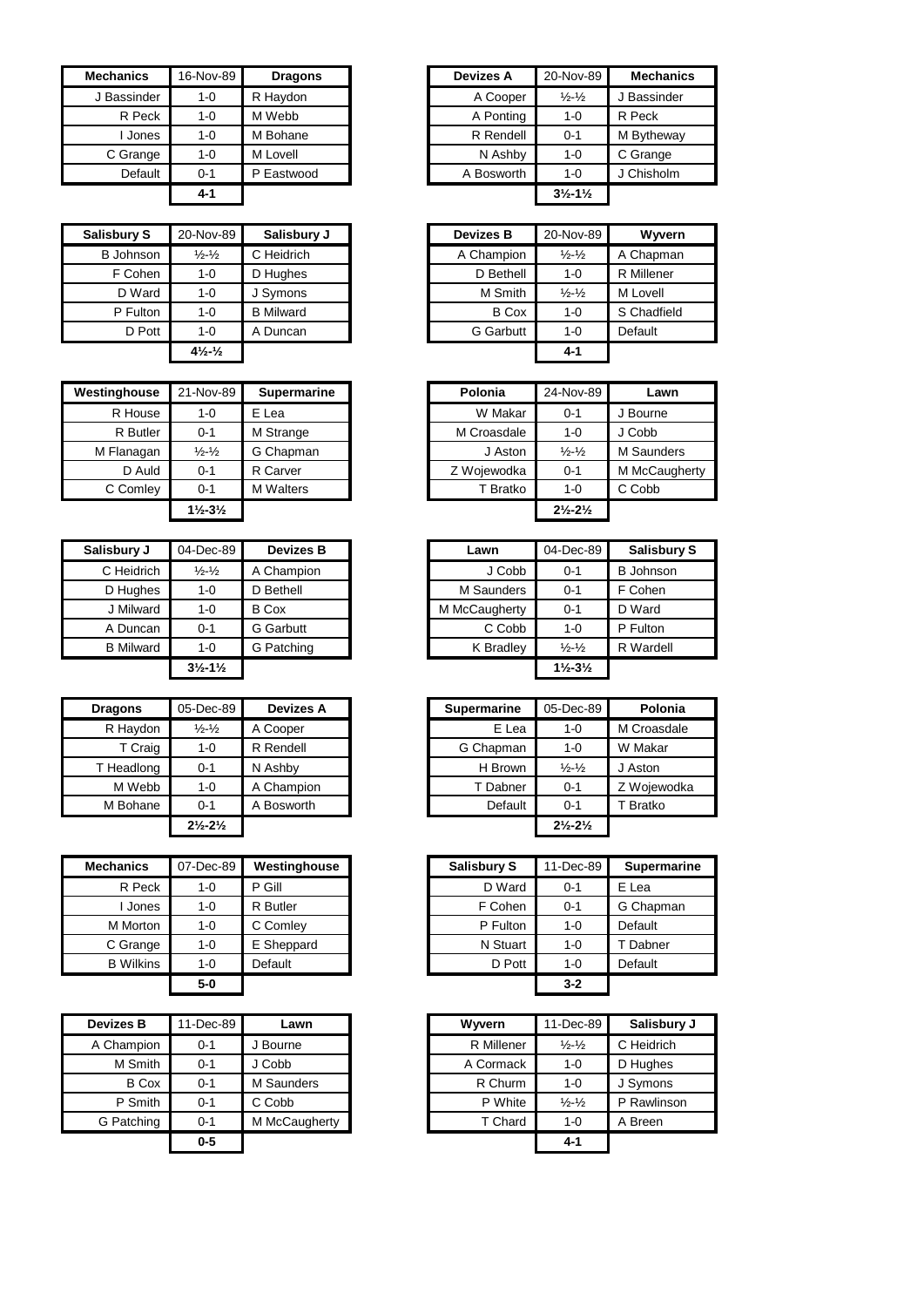| Westinghouse | 12-Dec-89                   | <b>Dragons</b> | Polonia     | 15-Dec-89 |
|--------------|-----------------------------|----------------|-------------|-----------|
| J Hopkins    | $\frac{1}{2} - \frac{1}{2}$ | T Craig        | W Makar     |           |
| P Gill       | $\frac{1}{2} - \frac{1}{2}$ | R Haydon       | T Bratko    |           |
| R House      | $0 - 1$                     | T Headlong     | T Kirwan    |           |
| R Butler     | $0 - 1$                     | M Webb         | Z Wojewodka |           |
| D Auld       | $0 - 1$                     | M Bohane       | J Aston     |           |
|              | 1-4                         |                |             | $5-0$     |

| Lawn          | 18-Dec-89 | Wyvern     |
|---------------|-----------|------------|
| J Bourne      | 1-0       | A Chapman  |
| J Cobb        | 1-0       | R Millener |
| M Saunders    | 1-0       | A Cormack  |
| M McCaugherty | $0 - 1$   | M Lovell   |
| C Cobb        | 1-0       | P White    |
|               | 4-1       |            |

| <b>Devizes A</b> | 18-Dec-89                     | Westinghouse | <b>Supermarine</b> | 19-Dec-89                   |              |
|------------------|-------------------------------|--------------|--------------------|-----------------------------|--------------|
| A Cooper         | $\frac{1}{2}$ - $\frac{1}{2}$ | J Hopkins    | E Lea              | $1 - 0$                     | A Cham       |
| A Ponting        | $0 - 1$                       | P Gill       | G Chapman          | 1-0                         | M Smith      |
| R Rendell        | $\frac{1}{2}$ - $\frac{1}{2}$ | R Butler     | H Brown            | $\frac{1}{2} - \frac{1}{2}$ | <b>B</b> Cox |
| G Ashby          | $1 - 0$                       | C Comley     | <b>M</b> Walters   | $\frac{1}{2} - \frac{1}{2}$ | G Garbu      |
| <b>B</b> Cox     | $1 - 0$                       | E Sheppard   | Default            | $0 - 1$                     | P Smith      |
|                  | $3 - 2$                       |              |                    | $3 - 2$                     |              |

| <b>Dragons</b> | 19-Dec-89                     | Polonia             | <b>Salisbury S</b> | 08-Jan-90                    | Drago     |
|----------------|-------------------------------|---------------------|--------------------|------------------------------|-----------|
| T Craig        | $1 - 0$                       | <sup>'</sup> Praski | <b>B</b> Johnson   | $0 - 1$                      | T Headlor |
| R Haydon       | $\frac{1}{2}$ - $\frac{1}{2}$ | M Croasdale         | F Cohen            | $0 - 1$                      | R Haydon  |
| T Headlong     | $1 - 0$                       | Aston               | D Ward             | $0 - 1$                      | T Craig   |
| M Webb         | $\frac{1}{2}$ - $\frac{1}{2}$ | Z Wojewodka         | P Fulton           | $0 - 1$                      | M Webb    |
| M Bohane       | $1 - 0$                       | <sup>-</sup> Bratko | D Pott             | $\frac{1}{2} - \frac{1}{2}$  | M Bohane  |
|                | 4-1                           |                     |                    | $\frac{1}{2} - 4\frac{1}{2}$ |           |

| <b>Devizes B</b> | 08-Jan-90                    | <b>Mechanics</b> | Salisbury J | 08-Jan-90                     | Lawn      |
|------------------|------------------------------|------------------|-------------|-------------------------------|-----------|
| A Champion       | $0 - 1$                      | M Bytheway       | C Heidrich  | $\frac{1}{2} - \frac{1}{2}$   | J Bourne  |
| D Bethell        | $0 - 1$                      | <b>Bassinder</b> | D Hughes    | $\frac{1}{2}$ $\frac{1}{2}$   | J Cobb    |
| M Smith          | $0 - 1$                      | R Peck           | J Symons    | $1 - 0$                       | M Saunder |
| <b>B</b> Cox     | $0 - 1$                      | Jones            | J E Milward | $\frac{1}{2} - \frac{1}{2}$   | C Cobb    |
| <b>G</b> Garbutt | $\frac{1}{2} - \frac{1}{2}$  | <b>B</b> Wilkins | J Milward   | 1-0                           | Default   |
|                  | $\frac{1}{2} - 4\frac{1}{2}$ |                  |             | $3\frac{1}{2} - 1\frac{1}{2}$ |           |

| <b>Wyvern</b> | 09-Jan-90                     | <b>Supermarine</b> | Polonia     | 12-Jan-90                    |
|---------------|-------------------------------|--------------------|-------------|------------------------------|
| A Chapman     | $0 - 1$                       | E Lea              | M Croasdale | $0 - 1$                      |
| P Eastwood    | $\frac{1}{2}$ - $\frac{1}{2}$ | G Chapman          | W Makar     | $0 - 1$                      |
| A Cormack     | $1 - 0$                       | R Carver           | Z Wojewodka | $0 - 1$                      |
| T Chard       | $0 - 1$                       | H Brown            | J Aston     | $\frac{1}{2} - \frac{1}{2}$  |
| P White       | $\frac{1}{2} - \frac{1}{2}$   | <b>M</b> Walters   | T Bratko    | $0 - 1$                      |
|               | $2 - 3$                       |                    |             | $\frac{1}{2} - 4\frac{1}{2}$ |

| 15-Jan-90                     | Salisbury J      |
|-------------------------------|------------------|
| $\frac{1}{2} - \frac{1}{2}$   | C Heidrich       |
| $1 - 0$                       | D Hughes         |
| $0 - 1$                       | Milward          |
| $0 - 1$                       | J Symons         |
| $0 - 1$                       | <b>B</b> Milward |
| $1\frac{1}{2} - 3\frac{1}{2}$ |                  |
|                               |                  |

| $Dec-89$                    | <b>Dragons</b> | Polonia     | 15-Dec-89 | <b>Mechanics</b> |
|-----------------------------|----------------|-------------|-----------|------------------|
| $\frac{1}{2} - \frac{1}{2}$ | T Craig        | W Makar     |           |                  |
| $\frac{1}{2} - \frac{1}{2}$ | R Haydon       | T Bratko    |           |                  |
| $0 - 1$                     | Headlong       | T Kirwan    |           | Default          |
| $0 - 1$                     | M Webb         | Z Wojewodka |           |                  |
| $0 - 1$                     | M Bohane       | J Aston     |           |                  |
| $1 - 4$                     |                |             | $5-0$     |                  |

| Lawn       | 18-Dec-89 | Wyvern     |
|------------|-----------|------------|
| J Bourne   | $1 - 0$   | A Chapman  |
| J Cobb     | $1 - 0$   | R Millener |
| 1 Saunders | $1 - 0$   | A Cormack  |
| :Caugherty | $0 - 1$   | M Lovell   |
| C Cobb     | $1 - 0$   | P White    |
|            | $4 - 1$   |            |
|            |           |            |

| Devizes A    | 18-Dec-89                     | Westinghouse   | <b>Supermarine</b> | 19-Dec-89                   | <b>Devizes B</b> |
|--------------|-------------------------------|----------------|--------------------|-----------------------------|------------------|
| A Cooper     | $\frac{1}{2}$ - $\frac{1}{2}$ | <b>Hopkins</b> | E Lea              | $1 - 0$                     | A Champion       |
| A Ponting    | $0 - 1$                       | Gill<br>P      | G Chapman          | $1 - 0$                     | M Smith          |
| R Rendell    | $\frac{1}{2}$ - $\frac{1}{2}$ | R Butler       | H Brown            | $\frac{1}{2} - \frac{1}{2}$ | <b>B</b> Cox     |
| G Ashby      | $1 - 0$                       | C Comley       | <b>M</b> Walters   | $\frac{1}{2} - \frac{1}{2}$ | <b>G</b> Garbutt |
| <b>B</b> Cox | $1 - 0$                       | E Sheppard     | Default            | $0 - 1$                     | P Smith          |
|              | $3 - 2$                       |                |                    | $3 - 2$                     |                  |

| <b>Dragons</b> | 19-Dec-89                   | Polonia             | <b>Salisbury S</b> | 08-Jan-90                    | <b>Dragons</b> |
|----------------|-----------------------------|---------------------|--------------------|------------------------------|----------------|
| T Craig        | 1-0                         | Praski              | <b>B</b> Johnson   | $0 - 1$                      | T Headlong     |
| R Haydon       | $\frac{1}{2} - \frac{1}{2}$ | M Croasdale         | F Cohen            | $0 - 1$                      | R Haydon       |
| T Headlong     | $1 - 0$                     | J Aston             | D Ward             | $0 - 1$                      | T Craig        |
| M Webb         | $\frac{1}{2} - \frac{1}{2}$ | Z Wojewodka         | P Fulton           | $0 - 1$                      | M Webb         |
| M Bohane       | $1 - 0$                     | <sup>'</sup> Bratko | D Pott             | $\frac{1}{2} - \frac{1}{2}$  | M Bohane       |
|                | 4-1                         |                     |                    | $\frac{1}{2} - 4\frac{1}{2}$ |                |

| zes B        | 08-Jan-90                    | <b>Mechanics</b> | Salisbury J | 08-Jan-90                     | Lawn              |
|--------------|------------------------------|------------------|-------------|-------------------------------|-------------------|
| hampion      | $0 - 1$                      | M Bytheway       | C Heidrich  | $\frac{1}{2} - \frac{1}{2}$   | J Bourne          |
| D Bethell    | $0 - 1$                      | J Bassinder      | D Hughes    | $\frac{1}{2} - \frac{1}{2}$   | J Cobb            |
| M Smith      | $0 - 1$                      | R Peck           | J Symons    | $1 - 0$                       | <b>M</b> Saunders |
| <b>B</b> Cox | $0 - 1$                      | Jones            | J E Milward | $\frac{1}{2} - \frac{1}{2}$   | C Cobb            |
| Garbutt      | $\frac{1}{2} - \frac{1}{2}$  | <b>B</b> Wilkins | J Milward   | $1 - 0$                       | Default           |
|              | $\frac{1}{2} - 4\frac{1}{2}$ |                  |             | $3\frac{1}{2} - 1\frac{1}{2}$ |                   |

| Wyvern     | 09-Jan-90                   | <b>Supermarine</b> | Polonia     | 12-Jan-90                    | <b>Devizes A</b> |
|------------|-----------------------------|--------------------|-------------|------------------------------|------------------|
| A Chapman  | $0 - 1$                     | E Lea              | M Croasdale | $0 - 1$                      | A Cooper         |
| P Eastwood | $\frac{1}{2} - \frac{1}{2}$ | G Chapman          | W Makar     | $0 - 1$                      | A Ponting        |
| A Cormack  | $1 - 0$                     | R Carver           | Z Wojewodka | $0 - 1$                      | R Rendell        |
| T Chard    | $0 - 1$                     | H Brown            | J Aston     | $\frac{1}{2} - \frac{1}{2}$  | N Ashby          |
| P White    | $\frac{1}{2} - \frac{1}{2}$ | <b>M</b> Walters   | T Bratko    | $0 - 1$                      | A Bosworth       |
|            | $2 - 3$                     |                    |             | $\frac{1}{2} - 4\frac{1}{2}$ |                  |

| Supermarine      | 15-Jan-90                     | Salisbury J      | <b>Devizes A</b> | 15-Jan-90                     | <b>Salisbury S</b> |
|------------------|-------------------------------|------------------|------------------|-------------------------------|--------------------|
| G Chapman        | $\frac{1}{2} - \frac{1}{2}$   | C Heidrich       | A Cooper         | $\frac{1}{2} - \frac{1}{2}$   | <b>B</b> Johnson   |
| R Carver         | 1-0                           | D Hughes         | A Ponting        | $1 - 0$                       | D Ward             |
| <b>M</b> Walters | $0 - 1$                       | J Milward        | R Rendell        | $0 - 1$                       | S Proctor          |
| Default          | $0 - 1$                       | J Symons         | N Ashby          | $1 - 0$                       | P Fulton           |
| Default          | $0 - 1$                       | <b>B</b> Milward | A Bosworth       | $0 - 1$                       | D Pott             |
|                  | $1\frac{1}{2} - 3\frac{1}{2}$ |                  |                  | $2\frac{1}{2} - 2\frac{1}{2}$ |                    |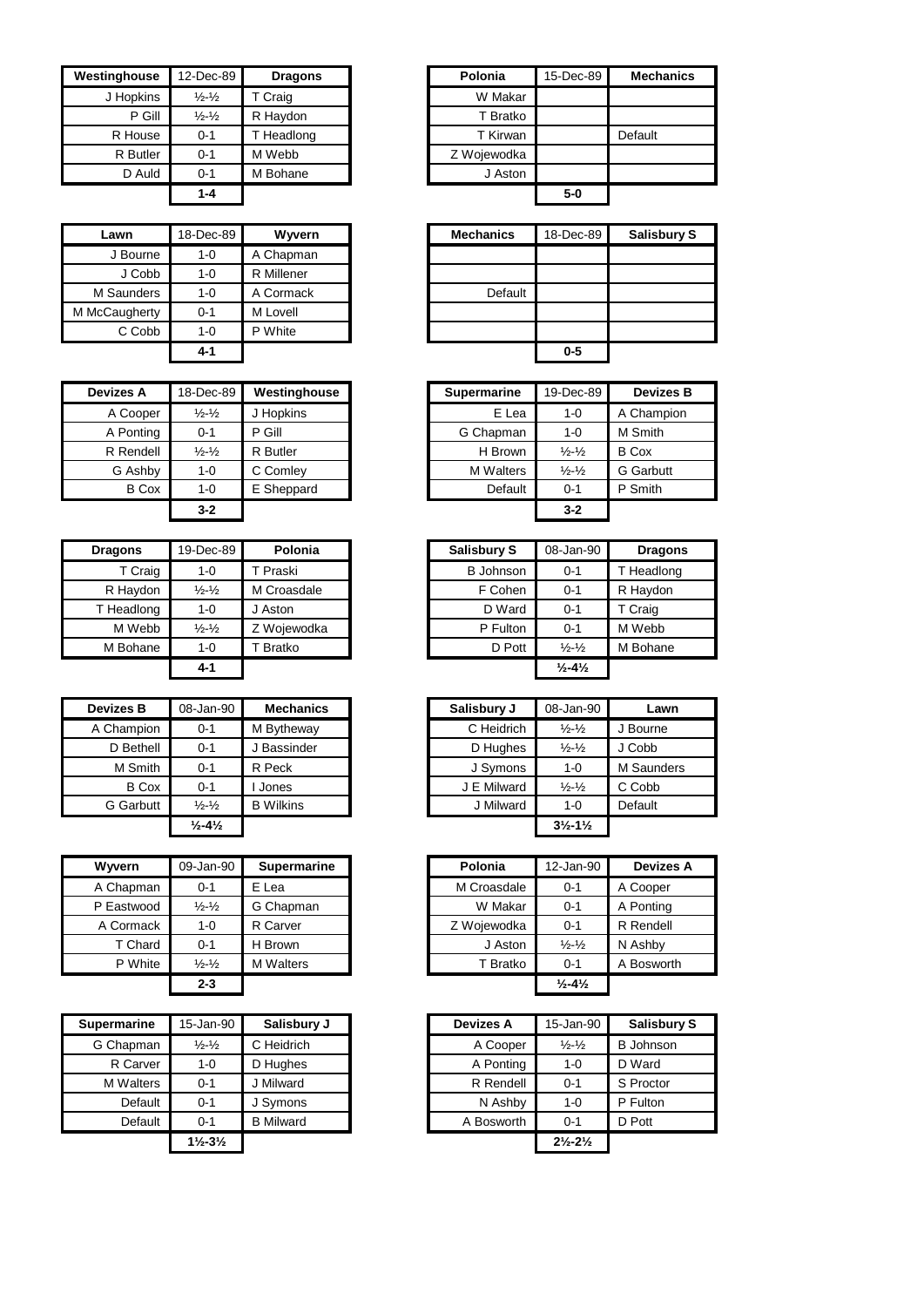| Westinghouse | 16-Jan-90                     | Polonia     | <b>Dragons</b> | 17-Jan-90 |
|--------------|-------------------------------|-------------|----------------|-----------|
| P Gill       | 1-0                           | Default     | T Craig        | 1-0       |
| R House      | $1 - 0$                       | T Kirwan    | T Headlong     | 1-0       |
| M Flanagan   | $\frac{1}{2} - \frac{1}{2}$   | J Aston     | R Haydon       | $1 - 0$   |
| H Light      | $1 - 0$                       | Z Wojewodka | M Webb         | $0 - 1$   |
| D Auld       | $0 - 1$                       | Bratko      | M Bohane       | $1 - 0$   |
|              | $3\frac{1}{2} - 1\frac{1}{2}$ |             |                | $4 - 1$   |

| <b>Mechanics</b> | 19-Jan-90                     | Wyvern     | Westinghouse | 29-Jan-90                    |
|------------------|-------------------------------|------------|--------------|------------------------------|
| J Bassinder      | $0 - 1$                       | R Pearce   | P Gill       | $\frac{1}{2} - \frac{1}{2}$  |
| R Peck           | $\frac{1}{2} - \frac{1}{2}$   | A Chapman  | R Butler     | $0 - 1$                      |
| M Bytheway       | $0 - 1$                       | R Millener | N Rose       | $0 - 1$                      |
| Jones            | $1 - 0$                       | M Lovell   | C Comley     | $0 - 1$                      |
| C Grange         | $0 - 1$                       | A Cormack  | E Sheppard   | $0 - 1$                      |
|                  | $1\frac{1}{2} - 3\frac{1}{2}$ |            |              | $\frac{1}{2} - 4\frac{1}{2}$ |

| <b>Devizes A</b> | 29-Jan-90                   | <b>Devizes B</b> | <b>Mechanics</b> | 29-Jan-90                    |
|------------------|-----------------------------|------------------|------------------|------------------------------|
| A Cooper         | $\frac{1}{2} - \frac{1}{2}$ | A Champion       | J Bassinder      | $0 - 1$                      |
| A Ponting        | $1 - 0$                     | D Bethell        | I Jones          | $0 - 1$                      |
| R Rendell        | $1 - 0$                     | M Smith          | M Bytheway       | $\frac{1}{2} - \frac{1}{2}$  |
| N Ashby          | $\frac{1}{2} - \frac{1}{2}$ | <b>B</b> Cox     | Default          | $0 - 1$                      |
| A Bosworth       | $1 - 0$                     | <b>G</b> Garbutt | <b>B</b> Wickins | $0 - 1$                      |
|                  | $4 - 1$                     |                  |                  | $\frac{1}{2} - 4\frac{1}{2}$ |

| <b>Supermarine</b> | 30-Jan-90                     | Lawn          | <b>Dragons</b> | 30-Jan-90                   |           |
|--------------------|-------------------------------|---------------|----------------|-----------------------------|-----------|
| E Lea              | 1-0                           | Bourne        | T Craig        | $\frac{1}{2} - \frac{1}{2}$ | D O'Byrne |
| M Strange          | $\frac{1}{2}$ - $\frac{1}{2}$ | J Cobb        | T Headlong     | $\frac{1}{2} - \frac{1}{2}$ | A Chapman |
| R Carver           | 1-0                           | M Saunders    | R Haydon       | $1 - 0$                     |           |
| H Brown            | $1 - 0$                       | C Cobb        | M Webb         | $1 - 0$                     |           |
| <b>M</b> Walters   | $1 - 0$                       | M McCaugherty | M Bohane       | $1 - 0$                     |           |
|                    | $4\frac{1}{2}$ $\frac{1}{2}$  |               |                | $4 - 1$                     |           |

| <b>Devizes B</b> | 05-Feb-90                     | Westinghouse | Lawn          | 05-Feb-90 | Mechanio    |
|------------------|-------------------------------|--------------|---------------|-----------|-------------|
| A Champion       | $\frac{1}{2} - \frac{1}{2}$   | P Gill       | J Bourne      | 1-0       | M Bytheway  |
| D Bethell        | $0 - 1$                       | M Flanagan   | J Cobb        | $1 - 0$   | R Peck      |
| M Smith          | $\frac{1}{2} - \frac{1}{2}$   | H Light      | M Saunders    | $0 - 1$   | J Bassinder |
| <b>B</b> Cox     | 1-0                           | C Comley     | M McCaugherty | $0 - 1$   | Jones       |
| G Garbutt        | $\frac{1}{2} - \frac{1}{2}$   | J Watson     | C Cobb        | $1 - 0$   | C Grange    |
|                  | $2\frac{1}{2} - 2\frac{1}{2}$ |              |               | $3 - 2$   |             |

| Salisbury J      | 05-Feb-90 | <b>Dragons</b> | <b>Salisbury S</b> | 05-Feb-90                   |
|------------------|-----------|----------------|--------------------|-----------------------------|
| C Heidrich       | $0 - 1$   | T Headlong     | F Cohen            | 1-0                         |
| D Hughes         | $0 - 1$   | R Haydon       | D Ward             | $1 - 0$                     |
| J Milward        | $0 - 1$   | T Craig        | N Stuart           | $\frac{1}{2} - \frac{1}{2}$ |
| J Symons         | $0 - 1$   | M Webb         | P Fulton           | $\frac{1}{2} - \frac{1}{2}$ |
| <b>B</b> Milward | $0 - 1$   | M Bohane       | D Pott             | $1 - 0$                     |
|                  | $0-5$     |                |                    | 4-1                         |

| Wyvern     | 06-Feb-90                    | <b>Devizes A</b> | <b>Devizes A</b> | 12-Feb-90                     |
|------------|------------------------------|------------------|------------------|-------------------------------|
| P Eastwood | $0 - 1$                      | A Cooper         | A Cooper         | $1 - 0$                       |
| R Millener | $0 - 1$                      | A Ponting        | R Rendell        | $\frac{1}{2} - \frac{1}{2}$   |
| A Cormack  | $\frac{1}{2} - \frac{1}{2}$  | R Rendell        | N Ashby          | $1 - 0$                       |
| T Chard    | $0 - 1$                      | N Ashby          | A Bosworth       | $1 - 0$                       |
| R Churm    | $0 - 1$                      | A Bosworth       | <b>T</b> Ludford | $0 - 1$                       |
|            | $\frac{1}{2} - 4\frac{1}{2}$ |                  |                  | $3\frac{1}{2} - 1\frac{1}{2}$ |
|            |                              |                  |                  |                               |

| <b>nghouse</b> | 16-Jan-90                     | Polonia     | <b>Dragons</b> | 17-Jan-90 | <b>Devizes B</b> |
|----------------|-------------------------------|-------------|----------------|-----------|------------------|
| P Gill         | 1-0                           | Default     | T Craig        | 1-0       | A Champion       |
| R House        | 1-0                           | `Kirwan     | T Headlong     | $1 - 0$   | D Bethell        |
| -lanagan       | $\frac{1}{2} - \frac{1}{2}$   | J Aston     | R Haydon       | $1 - 0$   | <b>B</b> Cox     |
| H Light        | 1-0                           | Z Wojewodka | M Webb         | $0 - 1$   | G Ashby          |
| D Auld         | $0 - 1$                       | Bratko      | M Bohane       | $1 - 0$   | M Derham         |
|                | $3\frac{1}{2} - 1\frac{1}{2}$ |             |                | $4 - 1$   |                  |

| Mechanics   | 19-Jan-90                     | Wyvern     | Westinghouse | 29-Jan-90                    | <b>Salisbury S</b> |
|-------------|-------------------------------|------------|--------------|------------------------------|--------------------|
| J Bassinder | $0 - 1$                       | R Pearce   | P Gill       | $\frac{1}{2} - \frac{1}{2}$  | <b>B</b> Johnson   |
| R Peck      | $\frac{1}{2} - \frac{1}{2}$   | A Chapman  | R Butler     | $0 - 1$                      | F Cohen            |
| M Bytheway  | $0 - 1$                       | R Millener | N Rose       | $0 - 1$                      | D Ward             |
| Jones       | 1-0                           | M Lovell   | C Comley     | $0 - 1$                      | P Fulton           |
| C Grange    | $0 - 1$                       | A Cormack  | E Sheppard   | $0 - 1$                      | D Pott             |
|             | $1\frac{1}{2} - 3\frac{1}{2}$ |            |              | $\frac{1}{2} - 4\frac{1}{2}$ |                    |

| 29-Jan-90                     | <b>Devizes B</b> | <b>Mechanics</b> | 29-Jan-90                    | Salisbury J      |
|-------------------------------|------------------|------------------|------------------------------|------------------|
| $\frac{1}{2}$ - $\frac{1}{2}$ | A Champion       | J Bassinder      | $0 - 1$                      | C Heidrich       |
| $1 - 0$                       | D Bethell        | Jones            | $0 - 1$                      | D Hughes         |
| $1 - 0$                       | M Smith          | M Bytheway       | $\frac{1}{2} - \frac{1}{2}$  | J Symons         |
| $\frac{1}{2}$ - $\frac{1}{2}$ | B Cox            | Default          | $0 - 1$                      | <b>B</b> Milward |
| $1 - 0$                       | <b>G</b> Garbutt | <b>B</b> Wickins | $0 - 1$                      | J Milward        |
| 4-1                           |                  |                  | $\frac{1}{2} - 4\frac{1}{2}$ |                  |
|                               |                  |                  |                              |                  |

| 30-Jan-90                                   | Lawn          | <b>Dragons</b> |  | 30-Jan-90                                               |  |
|---------------------------------------------|---------------|----------------|--|---------------------------------------------------------|--|
| $1 - 0$                                     | J Bourne      |                |  | $\frac{1}{2} - \frac{1}{2}$                             |  |
| $\frac{1}{2} - \frac{1}{2}$                 | J Cobb        |                |  | $\frac{1}{2} - \frac{1}{2}$                             |  |
| $1 - 0$                                     | M Saunders    |                |  | $1 - 0$                                                 |  |
| $1 - 0$                                     | C Cobb        |                |  | $1 - 0$                                                 |  |
| $1 - 0$                                     | M McCaugherty |                |  | $1 - 0$                                                 |  |
| $4\frac{1}{2}$ <sup>-1</sup> / <sub>2</sub> |               |                |  | 4-1                                                     |  |
|                                             |               |                |  | T Craig<br>T Headlong<br>R Haydon<br>M Webb<br>M Bohane |  |

| Devizes B        | 05-Feb-90                     | Westinghouse | Lawn          | 05-Feb-90 | <b>Mechanics</b> |
|------------------|-------------------------------|--------------|---------------|-----------|------------------|
| A Champion       | $\frac{1}{2}$ - $\frac{1}{2}$ | P Gill       | J Bourne      | 1-0       | M Bytheway       |
| D Bethell        | $0 - 1$                       | M Flanagan   | J Cobb        | $1 - 0$   | R Peck           |
| M Smith          | $\frac{1}{2}$ - $\frac{1}{2}$ | H Light      | M Saunders    | $0 - 1$   | J Bassinder      |
| <b>B</b> Cox     | $1 - 0$                       | C Comley     | M McCaugherty | $0 - 1$   | Jones            |
| <b>G</b> Garbutt | $\frac{1}{2}$ - $\frac{1}{2}$ | Watson       | C Cobb        | $1 - 0$   | C Grange         |
|                  | $2\frac{1}{2} - 2\frac{1}{2}$ |              |               | $3 - 2$   |                  |

| isbury J         | 05-Feb-90 | <b>Dragons</b> |
|------------------|-----------|----------------|
| C Heidrich       | $0 - 1$   | T Headlong     |
| D Hughes         | $0 - 1$   | R Haydon       |
| J Milward        | $0 - 1$   | T Craig        |
| J Symons         | $0 - 1$   | M Webb         |
| <b>B</b> Milward | $0 - 1$   | M Bohane       |
|                  | $0-5$     |                |
|                  |           |                |

| Wyvern     | 06-Feb-90                    | <b>Devizes A</b> | <b>Devizes A</b> | 12-Feb-90                     | Salisbury J      |
|------------|------------------------------|------------------|------------------|-------------------------------|------------------|
| P Eastwood | $0 - 1$                      | A Cooper         | A Cooper         | $1 - 0$                       | C Heidrich       |
| R Millener | $0 - 1$                      | A Ponting        | R Rendell        | $\frac{1}{2} - \frac{1}{2}$   | D Hughes         |
| A Cormack  | $\frac{1}{2} - \frac{1}{2}$  | R Rendell        | N Ashby          | $1 - 0$                       | J Milward        |
| T Chard    | $0 - 1$                      | N Ashby          | A Bosworth       | $1 - 0$                       | <b>B</b> Milward |
| R Churm    | $0 - 1$                      | A Bosworth       | <b>T</b> Ludford | $0 - 1$                       | P Rawlinson      |
|            | $\frac{1}{2} - 4\frac{1}{2}$ |                  |                  | $3\frac{1}{2} - 1\frac{1}{2}$ |                  |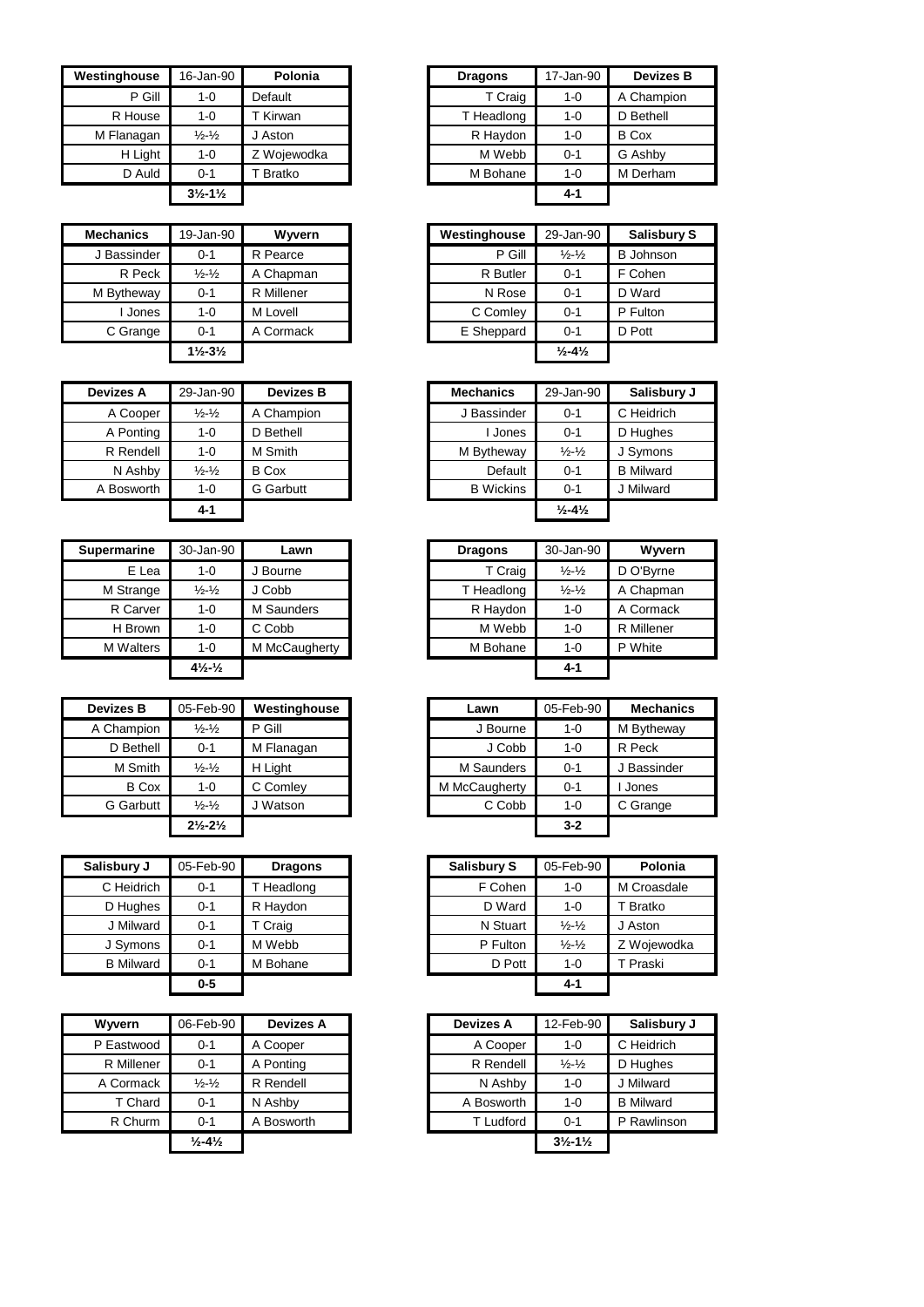| <b>Dragons</b> | 13-Feb-90 | Lawn        | Westinghouse | 13-Feb-90                     | <b>Wyve</b> |
|----------------|-----------|-------------|--------------|-------------------------------|-------------|
| R Haydon       | $1 - 0$   | J Bourne    | P Gill       | $\frac{1}{2} - \frac{1}{2}$   | R Pearce    |
| T Headlong     | $1 - 0$   | J Cobb      | R Butler     | $\frac{1}{2} - \frac{1}{2}$   | A Chapm     |
| T Craig        | $1 - 0$   | M Saunders  | H Light      | $0 - 1$                       | R Millene   |
| M Webb         | $1 - 0$   | G Zubreczki | C Comley     | $0 - 1$                       | A Corma     |
| M Bohane       | $0 - 1$   | C Cobb      | E Sheppard   | $\frac{1}{2} - \frac{1}{2}$   | P White     |
|                | 4-1       |             |              | $1\frac{1}{2} - 3\frac{1}{2}$ |             |

| <b>Mechanics</b> | 15-Feb-90 | Supermarine      | Polonia     | 16-Feb-90                     | Deviz        |
|------------------|-----------|------------------|-------------|-------------------------------|--------------|
| J Bassinder      | $0 - 1$   | E Lea            | M Croasdale | $0 - 1$                       | A Cham       |
| R Peck           | $1 - 0$   | H Brown          | J Aston     | $\frac{1}{2} - \frac{1}{2}$   | D Bethe      |
| M Bytheway       | $0 - 1$   | R Carver         | Z Wojewodka | 1-0                           | M Smith      |
| C Grange         | $0 - 1$   | <b>M</b> Walters | T Bratko    | $1 - 0$                       | <b>B</b> Cox |
| Default          | $0 - 1$   | G Chapman        | R Pawlaczek | $1 - 0$                       | G Garbu      |
|                  | $1 - 4$   |                  |             | $3\frac{1}{2} - 1\frac{1}{2}$ |              |

| Lawn        | 19-Feb-90                     | <b>Devizes A</b> | Salisbury J      | 19-Feb-90 | Westin   |
|-------------|-------------------------------|------------------|------------------|-----------|----------|
| G Zubreczki | $0 - 1$                       | A Cooper         | C Heidrich       | $1 - 0$   | R Butler |
| J Cobb      | $1 - 0$                       | A Ponting        | D Hughes         | $0 - 1$   | M Flana  |
| M Saunders  | $\frac{1}{2} - \frac{1}{2}$   | R Rendell        | J Symons         | 1-0       | N Rose   |
| C Cobb      | $0 - 1$                       | N Ashby          | J Milward        | $1 - 0$   | C Coml   |
| J Daley     | $0 - 1$                       | A Bosworth       | <b>B</b> Milward | $0 - 1$   | J Watso  |
|             | $1\frac{1}{2} - 3\frac{1}{2}$ |                  |                  | $3 - 2$   |          |

| <b>Devizes B</b> | 19-Feb-90                     | <b>Salisbury S</b> | Wyvern     | 20-Feb-90                     |             |
|------------------|-------------------------------|--------------------|------------|-------------------------------|-------------|
| A Champion       | $0 - 1$                       | F Cohen            | R Pearce   | 0-1                           | M Croasdale |
| D Bethell        | $0 - 1$                       | D Ward             | A Chapman  | $1 - 0$                       | J Aston     |
| M Smith          | $0 - 1$                       | S Proctor          | R Millener | $\frac{1}{2} - \frac{1}{2}$   | Z Wojewodł  |
| <b>B</b> Cox     | $\frac{1}{2}$ - $\frac{1}{2}$ | P Fulton           | A Cormack  | $1 - 0$                       | T Bratko    |
| G Garbutt        | $0 - 1$                       | D Pott             | P White    | $0 - 1$                       | R Pawlacze  |
|                  | $\frac{1}{2} - 4\frac{1}{2}$  |                    |            | $2\frac{1}{2} - 2\frac{1}{2}$ |             |

| Supermarine | 20-Feb-90                     | <b>Dragons</b> | <b>Salisbury S</b> | 26-Feb-90                      | Wyvern            |
|-------------|-------------------------------|----------------|--------------------|--------------------------------|-------------------|
| M Strange   | $0 - 1$                       | Headlong       | <b>B</b> Johnson   | 1-0                            | A Cormack         |
| G Chapman   | $0 - 1$                       | R Haydon       | F Cohen            | $1 - 0$                        | <b>R</b> Millener |
| R Carver    | $0 - 1$                       | J Garwell      | D Ward             | $1 - 0$                        | M Lovell          |
| H Brown     | $\frac{1}{2}$ - $\frac{1}{2}$ | P Eastwood     | S Proctor          | $1 - 0$                        | R Churm           |
| Default     | $0 - 1$                       | M Bohane       | D Pott             | $\frac{1}{2} - \frac{1}{2}$    | T Chard           |
|             | $\frac{1}{2} - 4\frac{1}{2}$  |                |                    | $4\frac{1}{2}$ - $\frac{1}{2}$ |                   |

| Polonia     | 26-Feb-90 | Salisbury J      | <b>Devizes A</b> | 26-Feb-90                     | <b>Supermar</b>  |
|-------------|-----------|------------------|------------------|-------------------------------|------------------|
| M Croasdale | $0 - 1$   | C Heidrich       | A Cooper         | $0 - 1$                       | E Lea            |
| Z Wojewodka | $0 - 1$   | D Hughes         | A Ponting        | $\frac{1}{2} - \frac{1}{2}$   | G Chapman        |
| J Aston     | $0 - 1$   | J Milward        | N Ashby          | $1 - 0$                       | <b>M</b> Walters |
| R Pawlaczek | 1-0       | <b>B</b> Milward | R Rendell        | $1 - 0$                       | Default          |
| T Bratko    | $0 - 1$   | J Petty          | G Ashby          | $1 - 0$                       | Default          |
|             | 1-4       |                  |                  | $3\frac{1}{2} - 1\frac{1}{2}$ |                  |

| 27-Feb-90 | <b>Mechanics</b> |            | 27-Feb-90    |
|-----------|------------------|------------|--------------|
| $1 - 0$   | M Bytheway       | P Gill     | $0 - 1$      |
| $1 - 0$   | R Peck           | R House    | $0 - 1$      |
| $1 - 0$   | <b>Bassinder</b> | H Light    | $0 - 1$      |
| $1 - 0$   | Jones            | N Rose     | $0 - 1$      |
| $1 - 0$   | C Grange         | E Sheppard | $0 - 1$      |
| 5-0       |                  |            | $0 - 5$      |
|           |                  |            | Westinghouse |

| <b>Dragons</b> | 13-Feb-90 | Lawn        |
|----------------|-----------|-------------|
| R Haydon       | 1-0       | Bourne      |
| T Headlong     | $1 - 0$   | J Cobb      |
| T Craig        | $1 - 0$   | M Saunders  |
| M Webb         | $1 - 0$   | G Zubreczki |
| M Bohane       | $0 - 1$   | C Cobb      |
|                | $4 - 1$   |             |

| Mechanics   | 15-Feb-90 | <b>Supermarine</b> | Polonia     | 16-Feb-90                     | <b>Devizes B</b> |
|-------------|-----------|--------------------|-------------|-------------------------------|------------------|
| J Bassinder | $0 - 1$   | E Lea              | M Croasdale | $0 - 1$                       | A Champion       |
| R Peck      | 1-0       | H Brown            | J Aston     | $\frac{1}{2} - \frac{1}{2}$   | D Bethell        |
| M Bytheway  | $0 - 1$   | R Carver           | Z Wojewodka | $1 - 0$                       | M Smith          |
| C Grange    | $0 - 1$   | <b>M</b> Walters   | T Bratko    | $1 - 0$                       | <b>B</b> Cox     |
| Default     | $0 - 1$   | G Chapman          | R Pawlaczek | $1 - 0$                       | <b>G</b> Garbutt |
|             | 1-4       |                    |             | $3\frac{1}{2} - 1\frac{1}{2}$ |                  |

| Lawn       | 19-Feb-90                     | <b>Devizes A</b> |
|------------|-------------------------------|------------------|
| Zubreczki  | $0 - 1$                       | A Cooper         |
| J Cobb     | $1 - 0$                       | A Ponting        |
| 1 Saunders | $\frac{1}{2} - \frac{1}{2}$   | R Rendell        |
| C Cobb     | $0 - 1$                       | N Ashby          |
| J Daley    | $0 - 1$                       | A Bosworth       |
|            | $1\frac{1}{2} - 3\frac{1}{2}$ |                  |

| <b>Devizes B</b> | 19-Feb-90                    | <b>Salisbury S</b> | Wwern      | 20-Feb-90                     | Polonia     |
|------------------|------------------------------|--------------------|------------|-------------------------------|-------------|
| A Champion       | 0-1                          | F Cohen            | R Pearce   | $0 - 1$                       | M Croasdale |
| D Bethell        | 0-1                          | D Ward             | A Chapman  | 1-0                           | J Aston     |
| M Smith          | $0 - 1$                      | S Proctor          | R Millener | $\frac{1}{2} - \frac{1}{2}$   | Z Wojewodka |
| <b>B</b> Cox     | $\frac{1}{2} - \frac{1}{2}$  | P Fulton           | A Cormack  | $1 - 0$                       | T Bratko    |
| G Garbutt        | $0 - 1$                      | D Pott             | P White    | $0 - 1$                       | R Pawlaczek |
|                  | $\frac{1}{2} - 4\frac{1}{2}$ |                    |            | $2\frac{1}{2} - 2\frac{1}{2}$ |             |

| ermarine  | 20-Feb-90                    | <b>Dragons</b> |
|-----------|------------------------------|----------------|
| M Strange | $0 - 1$                      | T Headlong     |
| Chapman   | $0 - 1$                      | R Haydon       |
| R Carver  | $0 - 1$                      | J Garwell      |
| H Brown   | $\frac{1}{2} - \frac{1}{2}$  | P Eastwood     |
| Default   | $0 - 1$                      | M Bohane       |
|           | $\frac{1}{2} - 4\frac{1}{2}$ |                |

| Polonia             | 26-Feb-90 | Salisbury J      |
|---------------------|-----------|------------------|
| A Croasdale         | $0 - 1$   | C Heidrich       |
| Wojewodka           | $0 - 1$   | D Hughes         |
| J Aston             | $0 - 1$   | J Milward        |
| Pawlaczek           | $1 - 0$   | <b>B</b> Milward |
| <sup>-</sup> Bratko | $0 - 1$   | J Petty          |
|                     | $1 - 4$   |                  |
|                     |           |                  |

| aqons    | 27-Feb-90 | <b>Mechanics</b> | Westinghouse | 27-Feb-90 |          |
|----------|-----------|------------------|--------------|-----------|----------|
| R Haydon | $1 - 0$   | M Bytheway       | P Gill       | $0 - 1$   | J Bourne |
| Headlong | $1 - 0$   | R Peck           | R House      | $0 - 1$   |          |
| T Craig  | $1 - 0$   | J Bassinder      | H Light      | $0 - 1$   |          |
| M Webb   | $1 - 0$   | Jones            | N Rose       | $0 - 1$   |          |
| M Bohane | $1 - 0$   | C Grange         | E Sheppard   | $0 - 1$   |          |
|          | $5-0$     |                  |              | $0 - 5$   |          |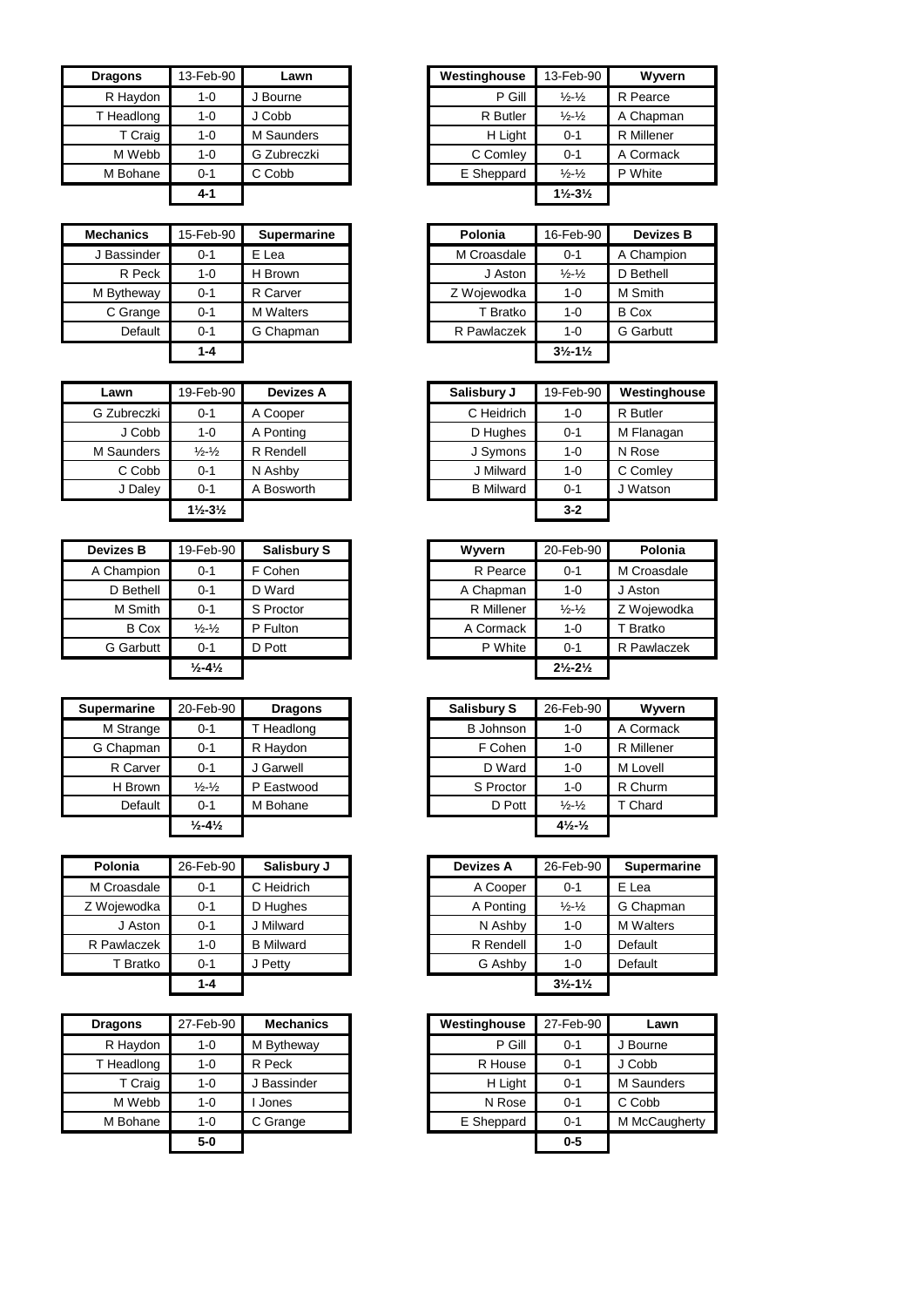| Lawn        | 12-Mar-90 | Polonia     | Salisbury J      | 12-Mar-90 |
|-------------|-----------|-------------|------------------|-----------|
| J Bourne    | $1 - 0$   | R Pawlaczek | C Heidrich       | $0 - 1$   |
| G Zubreczki | $1 - 0$   | M Croasdale | D Hughes         | $1 - 0$   |
| J Cobb      | $1 - 0$   | Z Wojewodka | J Symons         | $1 - 0$   |
| M Saunders  | $0 - 1$   | J Aston     | J Milward        | $1 - 0$   |
| C Cobb      | $1 - 0$   | Bratko      | <b>B</b> Milward | $0 - 1$   |
|             | 4-1       |             |                  | $3 - 2$   |

| Wyvern     | 13-Mar-90                      | <b>Devizes B</b> | Supermarine      | 13-Mar-90 |  |
|------------|--------------------------------|------------------|------------------|-----------|--|
| R Pearce   | $1 - 0$                        | A Champion       | E Lea            | $1 - 0$   |  |
| A Chapman  | $1 - 0$                        | D Bethell        | M Strange        | $1 - 0$   |  |
| P Eastwood | $\frac{1}{2} - \frac{1}{2}$    | <b>B</b> Cox     | G Chapman        | $1 - 0$   |  |
| A Cormack  | $1 - 0$                        | <b>G</b> Garbutt | R Carver         | $1 - 0$   |  |
| T Chard    | $1 - 0$                        | T Ludford        | <b>M</b> Walters | $1 - 0$   |  |
|            | $4\frac{1}{2}$ - $\frac{1}{2}$ |                  |                  | $5-0$     |  |

| <b>Mechanics</b> | 15-Mar-90 | <b>Devizes A</b> | <b>Devizes B</b> | 19-Mar-90                     | Salisbu          |
|------------------|-----------|------------------|------------------|-------------------------------|------------------|
| R Peck           | $0 - 1$   | A Cooper         | A Champion       | $0 - 1$                       | C Heidrich       |
| Jones            | $0 - 1$   | A Ponting        | D Bethell        | $1 - 0$                       | D Hughes         |
| M Bytheway       | $0 - 1$   | R Rendell        | M Smith          | $0 - 1$                       | J Symons         |
| J Bassinder      | $0 - 1$   | N Ashby          | <b>B</b> Cox     | $\frac{1}{2} - \frac{1}{2}$   | J Milward        |
| <b>B</b> Wilkins | $0 - 1$   | A Bosworth       | <b>G</b> Garbutt | $0 - 1$                       | <b>B</b> Milward |
|                  | $0-5$     |                  |                  | $1\frac{1}{2} - 3\frac{1}{2}$ |                  |

| <b>Salisbury S</b> | 19-Mar-90                     | Lawn          | <b>Devizes A</b> | 19-Mar-90                     | <b>Dragons</b> |
|--------------------|-------------------------------|---------------|------------------|-------------------------------|----------------|
| <b>B</b> Johnson   | 1-0                           | J Bourne      | A Cooper         | $\frac{1}{2} - \frac{1}{2}$   | T Headlong     |
| D Ward             | 0-1                           | J Cobb        | A Ponting        | $\frac{1}{2} - \frac{1}{2}$   | R Haydon       |
| F Cohen            | 1-0                           | M Saunders    | R Rendell        | $0 - 1$                       | T Craig        |
| P Fulton           | 0-1                           | C Cobb        | N Ashby          | $\frac{1}{2} - \frac{1}{2}$   | M Webb         |
| D Pott             | $\frac{1}{2} - \frac{1}{2}$   | M McCaugherty | A Bosworth       | 1-0                           | M Bohane       |
|                    | $2\frac{1}{2} - 2\frac{1}{2}$ |               |                  | $2\frac{1}{2} - 2\frac{1}{2}$ |                |

| Westinghouse | 20-Mar-90 | <b>Mechanics</b> | Polonia     | 23-Mar-90                     | <b>Supermarine</b> |
|--------------|-----------|------------------|-------------|-------------------------------|--------------------|
| P Gill       | $1 - 0$   | M Bytheway       | J Aston     | $0 - 1$                       | E Lea              |
| R House      | $0 - 1$   | R Peck           | M Croasdale | $0 - 1$                       | G Chapman          |
| H Light      | 1-0       | Bassinder        | Z Wojewodka | $\frac{1}{2} - \frac{1}{2}$   | R Carver           |
| R Butler     | $0 - 1$   | Jones            | T Bratko    | $1 - 0$                       | <b>M</b> Walters   |
| C Comley     | $0 - 1$   | C Grange         | R Pawlaczek | 1-0                           | Dabner             |
|              | $2 - 3$   |                  |             | $2\frac{1}{2} - 2\frac{1}{2}$ |                    |

| <b>Supermarine</b> | 26-Mar-90                     | <b>Salisbury S</b> | Lawn          | 26-Mar-90                      | <b>Devizes B</b> |
|--------------------|-------------------------------|--------------------|---------------|--------------------------------|------------------|
| H Strange          | $\frac{1}{2} - \frac{1}{2}$   | <b>B</b> Johnson   | J Bourne      | $1 - 0$                        | A Champion       |
| G Chapman          | $\frac{1}{2} - \frac{1}{2}$   | D Ward             | J Cobb        | $\frac{1}{2} - \frac{1}{2}$    | D Bethell        |
| R Carver           | $\frac{1}{2} - \frac{1}{2}$   | N Stuart           | M Saunders    | $1 - 0$                        | M Smith          |
| H Brown            | $1 - 0$                       | P Fulton           | C Cobb        | 1-0                            | B Cox            |
| Default            | $0 - 1$                       | D Pott             | M McCaugherty | 1-0                            | K McEleavey      |
|                    | $2\frac{1}{2} - 2\frac{1}{2}$ |                    |               | $4\frac{1}{2}$ - $\frac{1}{2}$ |                  |

| Salisbury J      | 26-Mar-90 | Wyvern      | <b>Dragons</b> | 27-Mar-90 |
|------------------|-----------|-------------|----------------|-----------|
| C Heidrich       | $1 - 0$   | A Chapman   | T Craig        | 1-0       |
| D Hughes         | $1 - 0$   | R Millener  | T Headlong     | 1-0       |
| J Symons         | $0 - 1$   | A Cormack   | M Webb         | 1-0       |
| J Milward        | $0 - 1$   | T Chard     | M Bohane       | 1-0       |
| <b>B</b> Milward | $1 - 0$   | S Chadfield | M Webb (J)     | $1 - 0$   |
|                  | $3 - 2$   |             |                | $5-0$     |

| Lawn       | 12-Mar-90 | Polonia     | Salisbury J      | 12-Mar-90 | <b>Salisbury S</b> |
|------------|-----------|-------------|------------------|-----------|--------------------|
| J Bourne   | 1-0       | R Pawlaczek | C Heidrich       | $0 - 1$   | <b>B</b> Johnson   |
| Zubreczki  | 1-0       | M Croasdale | D Hughes         | 1-0       | F Cohen            |
| J Cobb     | $1 - 0$   | Z Wojewodka | J Symons         | $1 - 0$   | D Ward             |
| 1 Saunders | $0 - 1$   | J Aston     | J Milward        | $1 - 0$   | P Fulton           |
| C Cobb     | $1 - 0$   | Bratko      | <b>B</b> Milward | $0 - 1$   | D Pott             |
|            | $4 - 1$   |             |                  | $3 - 2$   |                    |

| Wyvern     | 13-Mar-90                    | <b>Devizes B</b> |
|------------|------------------------------|------------------|
| R Pearce   | $1 - 0$                      | A Champion       |
| A Chapman  | $1 - 0$                      | D Bethell        |
| P Eastwood | $\frac{1}{2} - \frac{1}{2}$  | B Cox            |
| A Cormack  | $1 - 0$                      | <b>G</b> Garbutt |
| T Chard    | $1 - 0$                      | T Ludford        |
|            | $4\frac{1}{2}$ $\frac{1}{2}$ |                  |

| Mechanics        | 15-Mar-90 | <b>Devizes A</b> | <b>Devizes B</b> | 19-Mar-90                     | Salisbury J      |
|------------------|-----------|------------------|------------------|-------------------------------|------------------|
| R Peck           | $0 - 1$   | A Cooper         | A Champion       | $0 - 1$                       | C Heidrich       |
| Jones            | $0 - 1$   | A Ponting        | D Bethell        | 1-0                           | D Hughes         |
| M Bytheway       | $0 - 1$   | R Rendell        | M Smith          | $0 - 1$                       | J Symons         |
| J Bassinder      | $0 - 1$   | N Ashby          | <b>B</b> Cox     | $\frac{1}{2} - \frac{1}{2}$   | J Milward        |
| <b>B</b> Wilkins | $0 - 1$   | A Bosworth       | <b>G</b> Garbutt | $0 - 1$                       | <b>B</b> Milward |
|                  | $0-5$     |                  |                  | $1\frac{1}{2} - 3\frac{1}{2}$ |                  |

| 19-Mar-90                     | Lawn          |  | <b>Devizes A</b> | 19-Mar-90                     |
|-------------------------------|---------------|--|------------------|-------------------------------|
| 1-0                           | J Bourne      |  | A Cooper         | $\frac{1}{2} - \frac{1}{2}$   |
| $0 - 1$                       | J Cobb        |  | A Ponting        | $\frac{1}{2} - \frac{1}{2}$   |
| $1 - 0$                       | M Saunders    |  | R Rendell        | $0 - 1$                       |
| $0 - 1$                       | C Cobb        |  | N Ashby          | $\frac{1}{2} - \frac{1}{2}$   |
| $\frac{1}{2} - \frac{1}{2}$   | M McCaugherty |  | A Bosworth       | 1-0                           |
| $2\frac{1}{2} - 2\frac{1}{2}$ |               |  |                  | $2\frac{1}{2} - 2\frac{1}{2}$ |
|                               |               |  |                  |                               |

| 20-Mar-90 | <b>Mechanics</b> | Polonia     | 23-Mar-90                     | <b>Supermarine</b> |
|-----------|------------------|-------------|-------------------------------|--------------------|
| $1 - 0$   | M Bytheway       | J Aston     | $0 - 1$                       | E Lea              |
| $0 - 1$   | R Peck           | M Croasdale | $0 - 1$                       | G Chapman          |
| $1 - 0$   | J Bassinder      | Z Wojewodka | $\frac{1}{2} - \frac{1}{2}$   | R Carver           |
| $0 - 1$   | Jones            | T Bratko    | $1 - 0$                       | <b>M</b> Walters   |
| $0 - 1$   | C Grange         | R Pawlaczek | $1 - 0$                       | T Dabner           |
| $2 - 3$   |                  |             | $2\frac{1}{2} - 2\frac{1}{2}$ |                    |
|           |                  |             |                               |                    |

| ermarine  | 26-Mar-90                     | <b>Salisbury S</b> | Lawn          | 26-Mar-90                      | <b>Devizes B</b> |
|-----------|-------------------------------|--------------------|---------------|--------------------------------|------------------|
| H Strange | $\frac{1}{2} - \frac{1}{2}$   | <b>B</b> Johnson   | J Bourne      | $1 - 0$                        | A Champion       |
| Chapman   | $\frac{1}{2} - \frac{1}{2}$   | D Ward             | J Cobb        | $\frac{1}{2} - \frac{1}{2}$    | D Bethell        |
| R Carver  | $\frac{1}{2} - \frac{1}{2}$   | N Stuart           | M Saunders    | $1 - 0$                        | M Smith          |
| H Brown   | $1 - 0$                       | P Fulton           | C Cobb        | $1 - 0$                        | <b>B</b> Cox     |
| Default   | $0 - 1$                       | D Pott             | M McCaugherty | $1 - 0$                        | K McEleavey      |
|           | $2\frac{1}{2} - 2\frac{1}{2}$ |                    |               | $4\frac{1}{2}$ - $\frac{1}{2}$ |                  |

| Salisbury J      | 26-Mar-90 | Wyvern      | <b>Dragons</b> | 27-Mar-90 | Westinghouse |
|------------------|-----------|-------------|----------------|-----------|--------------|
| C Heidrich       | 1-0       | A Chapman   | T Craig        | $1 - 0$   | R Butler     |
| D Hughes         | $1 - 0$   | R Millener  | T Headlong     | $1 - 0$   | P Gill       |
| J Symons         | $0 - 1$   | A Cormack   | M Webb         | $1 - 0$   | R House      |
| J Milward        | $0 - 1$   | T Chard     | M Bohane       | $1 - 0$   | D Auld       |
| <b>B</b> Milward | $1 - 0$   | S Chadfield | M Webb (J)     | $1 - 0$   | Default      |
|                  | $3 - 2$   |             |                | $5-0$     |              |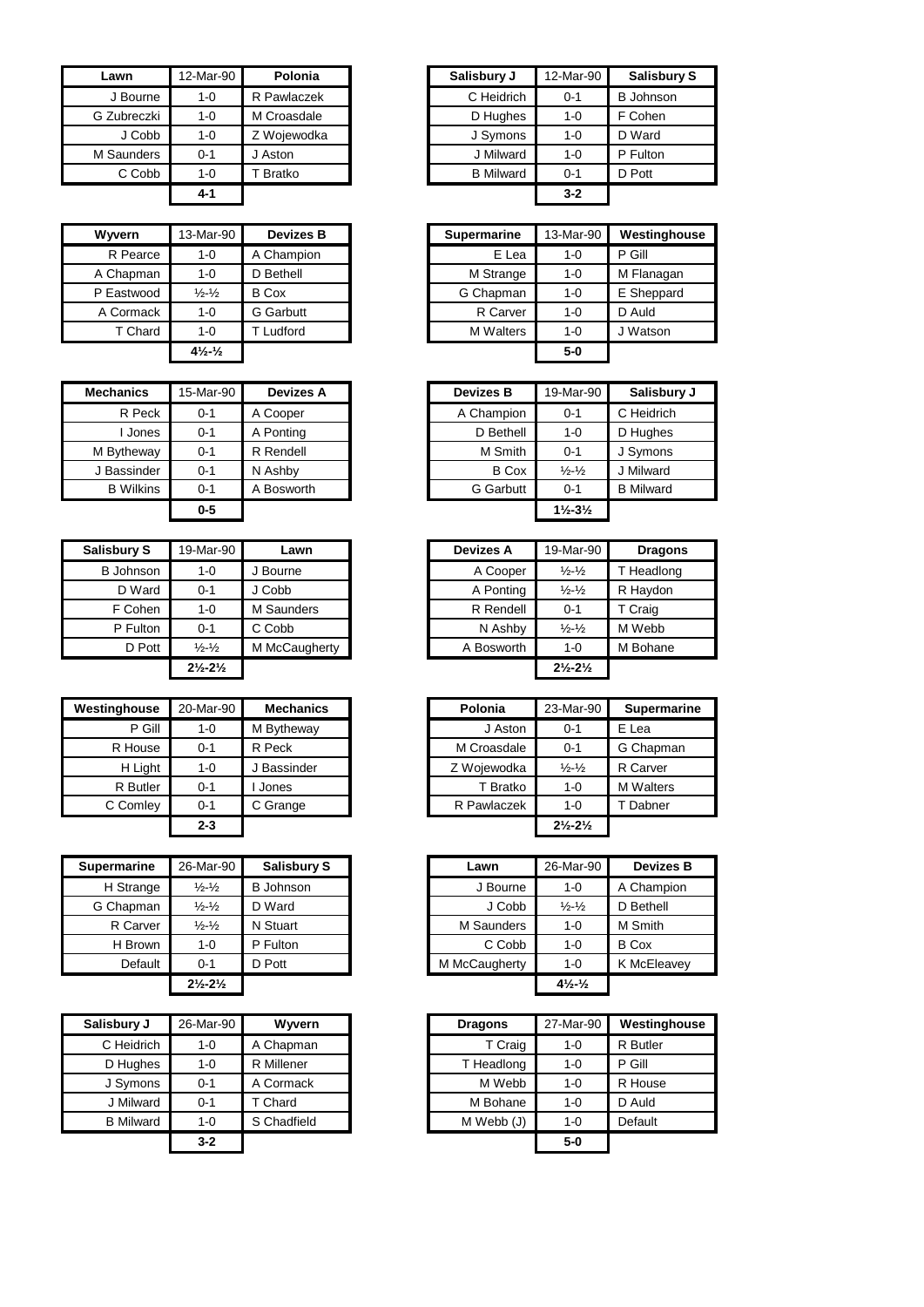| <b>Mechanics</b> | 29-Mar-90 | Polonia     | <b>Devizes B</b> | 02-Apr-90                   | Supern   |
|------------------|-----------|-------------|------------------|-----------------------------|----------|
| A Law            | $1 - 0$   | W Makar     | A Champion       | $0 - 1$                     | E Lea    |
| R Peck           | $1 - 0$   | Bratko      | D Bethell        | $0 - 1$                     | H Strang |
| C Grange         | $1 - 0$   | Z Wojewodka | M Smith          | $\frac{1}{2} - \frac{1}{2}$ | R Carver |
| J Chisholm       | $0 - 1$   | J Aston     | <b>B</b> Cox     | $\frac{1}{2} - \frac{1}{2}$ | H Brown  |
| Default          | $0 - 1$   | R Pawlaczek | <b>G</b> Garbutt | $1 - 0$                     | M Walter |
|                  | $3-2$     |             |                  | $2 - 3$                     |          |

| <b>Salisbury S</b> | 02-Apr-90                     | <b>Mechanics</b> | Westinghouse | 03-Apr-90                   | <b>Devizes A</b> |
|--------------------|-------------------------------|------------------|--------------|-----------------------------|------------------|
| <b>B</b> Johnson   | $\frac{1}{2}$ - $\frac{1}{2}$ | R Peck           | J Hopkins    | $\frac{1}{2} - \frac{1}{2}$ | A Cooper         |
| D Ward             | 1-0                           | Default          | P Gill       | $\frac{1}{2} - \frac{1}{2}$ | A Ponting        |
| N Stuart           | $\frac{1}{2} - \frac{1}{2}$   | J Bassinder      | R House      | $0 - 1$                     | R Rendell        |
| P Fulton           | $\frac{1}{2} - \frac{1}{2}$   | Jones            | H Light      | $0 - 1$                     | N Ashby          |
| D Pott             | $1 - 0$                       | C Grange         | M Flanagan   | $0 - 1$                     | A Bosworth       |
|                    | $3\frac{1}{2} - 1\frac{1}{2}$ |                  |              | $1 - 4$                     |                  |

| Wyvern    | 03-Apr-90 | Lawn          | Polonia     | 06-Apr-90 | <b>Dragon</b> |
|-----------|-----------|---------------|-------------|-----------|---------------|
| A Chapman | 0-1       | J Bourne      | W Makar     | $0 - 1$   | T Headlong    |
| R Pearce  | $0 - 1$   | J Cobb        | J Aston     | $0 - 1$   | R Haydon      |
| A Cormack | 0-1       | M Saunders    | Z Wojewodka | $0 - 1$   | J Garwell     |
| M Lovell  | $0 - 1$   | C Cobb        | M Croasdale | $1 - 0$   | M Webb        |
| T Chard   | 1-0       | M McCaugherty | T Bratko    | 1-0       | M Bohane      |
|           | $1 - 4$   |               |             | $2 - 3$   |               |

| <b>Devizes A</b> | 23-Apr-90                     | Polonia     | <b>Dragons</b> | 23-Apr-90                   | <b>Salisb</b> |
|------------------|-------------------------------|-------------|----------------|-----------------------------|---------------|
| A Cooper         | 1-0                           | W Makar     | R Haydon       | $\frac{1}{2} - \frac{1}{2}$ | B Johns       |
| A Ponting        | $0 - 1$                       | J Aston     | T Headlong     | $\frac{1}{2} - \frac{1}{2}$ | F Cohen       |
| R Rendell        | $\frac{1}{2}$ - $\frac{1}{2}$ | Bratko      | T Craig        | $\frac{1}{2} - \frac{1}{2}$ | D Ward        |
| N Ashby          | $1 - 0$                       | Z Woiewodka | M Webb         | $0 - 1$                     | P Fulton      |
| A Bosworth       | $1 - 0$                       | Default     | M Bohane       | $\frac{1}{2} - \frac{1}{2}$ | D Pott        |
|                  | $3\frac{1}{2} - 1\frac{1}{2}$ |             |                | $2 - 3$                     |               |

| Lawn          | 23-Apr-90                   | Salisbury J      | <b>Supermarine</b> |                  | 24-Apr-90                     | Wyverr      |
|---------------|-----------------------------|------------------|--------------------|------------------|-------------------------------|-------------|
| J Bourne      | 1-0                         | C Heidrich       |                    | M Strange        | $\frac{1}{2}$ $\frac{1}{2}$   | D O'Byrne   |
| J Cobb        | 1-0                         | D Hughes         |                    | G Chapman        | $\frac{1}{2}$ - $\frac{1}{2}$ | A Chapmar   |
| M Saunders    | 0-1                         | J Symons         |                    | R Carver         | $1 - 0$                       | A Cormack   |
| C Cobb        | $\frac{1}{2} - \frac{1}{2}$ | J Milward        |                    | H Brown          | $\frac{1}{2} - \frac{1}{2}$   | M Lovell    |
| M McCaugherty | $\frac{1}{2} - \frac{1}{2}$ | <b>B</b> Milward |                    | <b>M</b> Walters | $0 - 1$                       | S Chadfield |
|               | $3 - 2$                     |                  |                    |                  | $2\frac{1}{2} - 2\frac{1}{2}$ |             |

| <b>Mechanics</b> | 26-Apr-90 | <b>Devizes B</b> | Salisbury J      | 30-Apr-90                     | <b>Superma</b> |
|------------------|-----------|------------------|------------------|-------------------------------|----------------|
| R Peck           | 1-0       | A Champion       | C Heidrich       | $0 - 1$                       | E Lea          |
| J Bassinder      | $1 - 0$   | D Bethell        | J Symons         | $1 - 0$                       | M Strange      |
| Jones            | $1 - 0$   | M Smith          | J Milward        | $1 - 0$                       | G Chapma       |
| M Bytheway       | $0 - 1$   | B Cox            | <b>B</b> Milward | $\frac{1}{2} - \frac{1}{2}$   | R Carver       |
| C Grange         | $0 - 1$   | Ludford          | J Petty          | $0 - 1$                       | H Brown        |
|                  | $3 - 2$   |                  |                  | $2\frac{1}{2} - 2\frac{1}{2}$ |                |

| <b>Devizes B</b> | 30-Apr-90 | <b>Dragons</b> | <b>Salisbury S</b> | 30-Apr-90                     |
|------------------|-----------|----------------|--------------------|-------------------------------|
| A Champion       | $0 - 1$   | Headlong       | <b>B</b> Johnson   | $\frac{1}{2} - \frac{1}{2}$   |
| M Smith          | $0 - 1$   | R Haydon       | D Ward             | $0 - 1$                       |
| <b>B</b> Cox     | $0 - 1$   | T Craig        | S Proctor          | $0 - 1$                       |
| T Ludford        | $0 - 1$   | M Webb         | <b>B</b> Martin    | $1 - 0$                       |
| G Patching       | $0 - 1$   | M Bohane       | P Fulton           | $0 - 1$                       |
|                  | $0 - 5$   |                |                    | $1\frac{1}{2} - 3\frac{1}{2}$ |

| Mechanics  | 29-Mar-90 | Polonia     | <b>Devizes B</b> | 02-Apr-90                   | <b>Supermarine</b> |
|------------|-----------|-------------|------------------|-----------------------------|--------------------|
| A Law      | $1 - 0$   | W Makar     | A Champion       | $0 - 1$                     | E Lea              |
| R Peck     | $1 - 0$   | Bratko      | D Bethell        | $0 - 1$                     | H Strange          |
| C Grange   | $1 - 0$   | Z Wojewodka | M Smith          | $\frac{1}{2} - \frac{1}{2}$ | R Carver           |
| J Chisholm | $0 - 1$   | J Aston     | <b>B</b> Cox     | $\frac{1}{2} - \frac{1}{2}$ | H Brown            |
| Default    | $0 - 1$   | R Pawlaczek | <b>G</b> Garbutt | $1 - 0$                     | <b>M</b> Walters   |
|            | $3 - 2$   |             |                  | $2 - 3$                     |                    |

| bury S   | 02-Apr-90                     | <b>Mechanics</b> | Westinghouse | 03-Apr-90                   | <b>Devizes A</b> |
|----------|-------------------------------|------------------|--------------|-----------------------------|------------------|
| Johnson  | $\frac{1}{2} - \frac{1}{2}$   | R Peck           | J Hopkins    | $\frac{1}{2} - \frac{1}{2}$ | A Cooper         |
| D Ward   | 1-0                           | Default          | P Gill       | $\frac{1}{2} - \frac{1}{2}$ | A Ponting        |
| N Stuart | $\frac{1}{2} - \frac{1}{2}$   | J Bassinder      | R House      | $0 - 1$                     | R Rendell        |
| P Fulton | $\frac{1}{2} - \frac{1}{2}$   | Jones            | H Light      | $0 - 1$                     | N Ashby          |
| D Pott   | $1 - 0$                       | C Grange         | M Flanagan   | $0 - 1$                     | A Bosworth       |
|          | $3\frac{1}{2} - 1\frac{1}{2}$ |                  |              | $1 - 4$                     |                  |
|          |                               |                  |              |                             |                  |

| Wyvern    | 03-Apr-90 | Lawn          |
|-----------|-----------|---------------|
| A Chapman | $0 - 1$   | J Bourne      |
| R Pearce  | $0 - 1$   | J Cobb        |
| A Cormack | $0 - 1$   | M Saunders    |
| M Lovell  | $0 - 1$   | C Cobb        |
| T Chard   | $1 - 0$   | M McCaugherty |
|           | $1 - 4$   |               |

| 23-Apr-90                     | Polonia       | <b>Dragons</b> | 23-Apr-90                   | <b>Salisbury S</b>                                      |
|-------------------------------|---------------|----------------|-----------------------------|---------------------------------------------------------|
| 1-0                           | W Makar       |                | $\frac{1}{2} - \frac{1}{2}$ | <b>B</b> Johnson                                        |
| $0 - 1$                       | Aston         |                | $\frac{1}{2} - \frac{1}{2}$ | F Cohen                                                 |
| $\frac{1}{2}$ - $\frac{1}{2}$ | <b>Bratko</b> |                | $\frac{1}{2} - \frac{1}{2}$ | D Ward                                                  |
| $1 - 0$                       | Z Wojewodka   |                | $0 - 1$                     | P Fulton                                                |
| $1 - 0$                       | Default       |                | $\frac{1}{2} - \frac{1}{2}$ | D Pott                                                  |
| $3\frac{1}{2} - 1\frac{1}{2}$ |               |                | $2 - 3$                     |                                                         |
|                               |               |                |                             | R Haydon<br>T Headlong<br>T Craig<br>M Webb<br>M Bohane |

| Lawn       | 23-Apr-90                   | Salisbury J      | <b>Supermarine</b> | 24-Apr-90                     | Wyvern      |
|------------|-----------------------------|------------------|--------------------|-------------------------------|-------------|
| J Bourne   | 1-0                         | C Heidrich       | M Strange          | $\frac{1}{2} - \frac{1}{2}$   | D O'Byrne   |
| J Cobb     | $1 - 0$                     | D Hughes         | G Chapman          | $\frac{1}{2} - \frac{1}{2}$   | A Chapman   |
| 1 Saunders | $0 - 1$                     | J Symons         | R Carver           | $1 - 0$                       | A Cormack   |
| C Cobb     | $\frac{1}{2} - \frac{1}{2}$ | J Milward        | H Brown            | $\frac{1}{2} - \frac{1}{2}$   | M Lovell    |
| :Caugherty | $\frac{1}{2} - \frac{1}{2}$ | <b>B</b> Milward | <b>M</b> Walters   | $0 - 1$                       | S Chadfield |
|            | $3 - 2$                     |                  |                    | $2\frac{1}{2} - 2\frac{1}{2}$ |             |

| Mechanics   | 26-Apr-90 | <b>Devizes B</b> | Salisbury J      | 30-Apr-90                     | <b>Supermarine</b> |
|-------------|-----------|------------------|------------------|-------------------------------|--------------------|
| R Peck      | $1 - 0$   | A Champion       | C Heidrich       | $0 - 1$                       | E Lea              |
| J Bassinder | $1 - 0$   | D Bethell        | J Symons         | $1 - 0$                       | M Strange          |
| Jones       | $1 - 0$   | M Smith          | J Milward        | $1 - 0$                       | G Chapman          |
| M Bytheway  | $0 - 1$   | <b>B</b> Cox     | <b>B</b> Milward | $\frac{1}{2} - \frac{1}{2}$   | R Carver           |
| C Grange    | $0 - 1$   | Ludford          | J Petty          | $0 - 1$                       | H Brown            |
|             | $3 - 2$   |                  |                  | $2\frac{1}{2} - 2\frac{1}{2}$ |                    |
|             |           |                  |                  |                               |                    |

| Devizes B    | 30-Apr-90 | <b>Dragons</b> | <b>Salisbury S</b> | 30-Apr-90                     | <b>Devizes A</b> |
|--------------|-----------|----------------|--------------------|-------------------------------|------------------|
| A Champion   | $0 - 1$   | T Headlong     | <b>B</b> Johnson   | $\frac{1}{2} - \frac{1}{2}$   | A Cooper         |
| M Smith      | $0 - 1$   | R Haydon       | D Ward             | $0 - 1$                       | A Ponting        |
| <b>B</b> Cox | $0 - 1$   | T Craig        | S Proctor          | $0 - 1$                       | R Rendell        |
| T Ludford    | $0 - 1$   | M Webb         | <b>B</b> Martin    | $1 - 0$                       | N Ashby          |
| G Patching   | $0 - 1$   | M Bohane       | P Fulton           | $0 - 1$                       | A Bosworth       |
|              | $0-5$     |                |                    | $1\frac{1}{2} - 3\frac{1}{2}$ |                  |